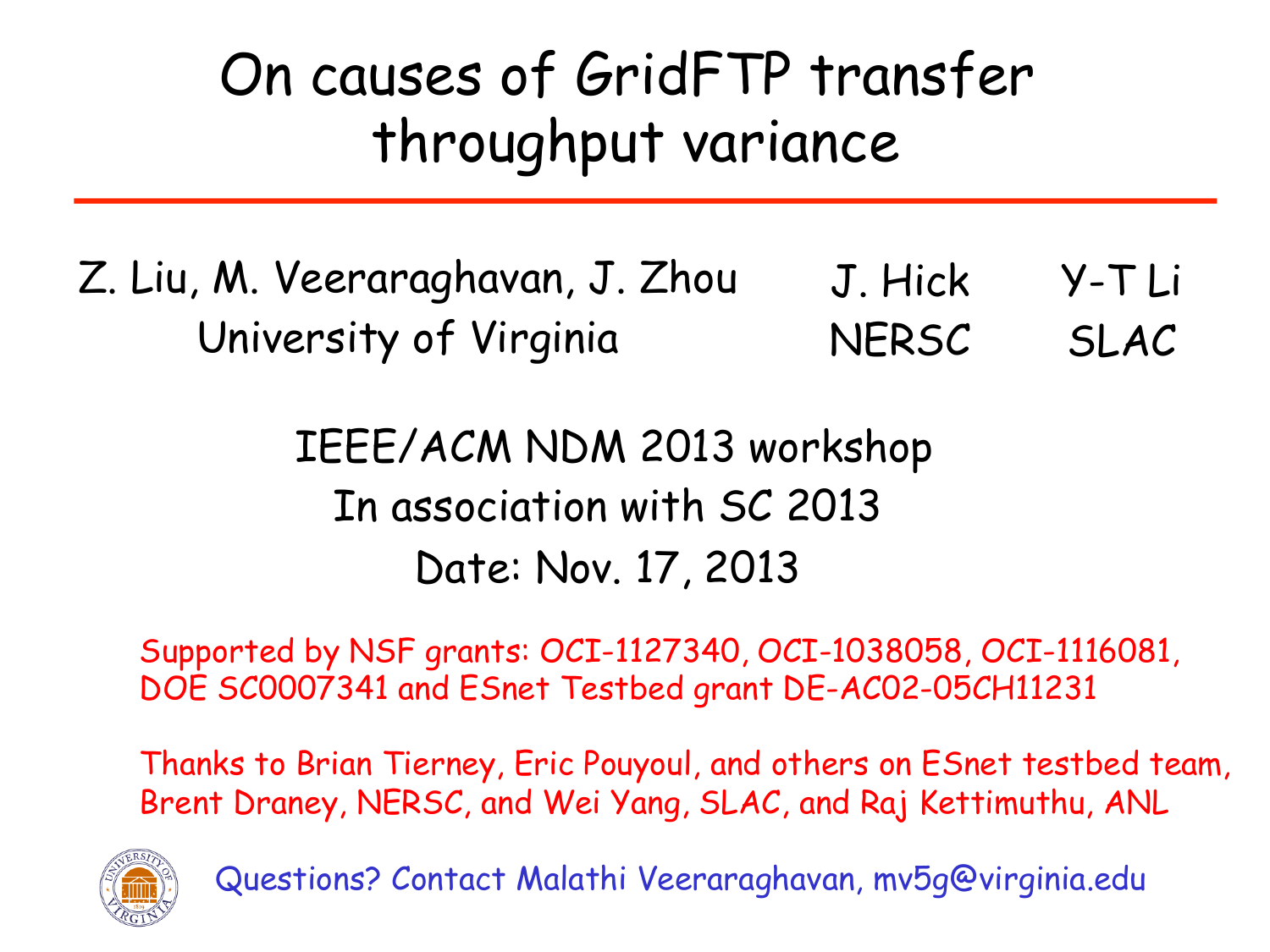# **Outline**

- Background/contributions
- Transfer throughput variance observed
- Causes of variance
- Throughput model as a function of resource allocations (mem2mem)
- Impact of disk I/O contention
- Engineering solution (feedback?)
- Summary

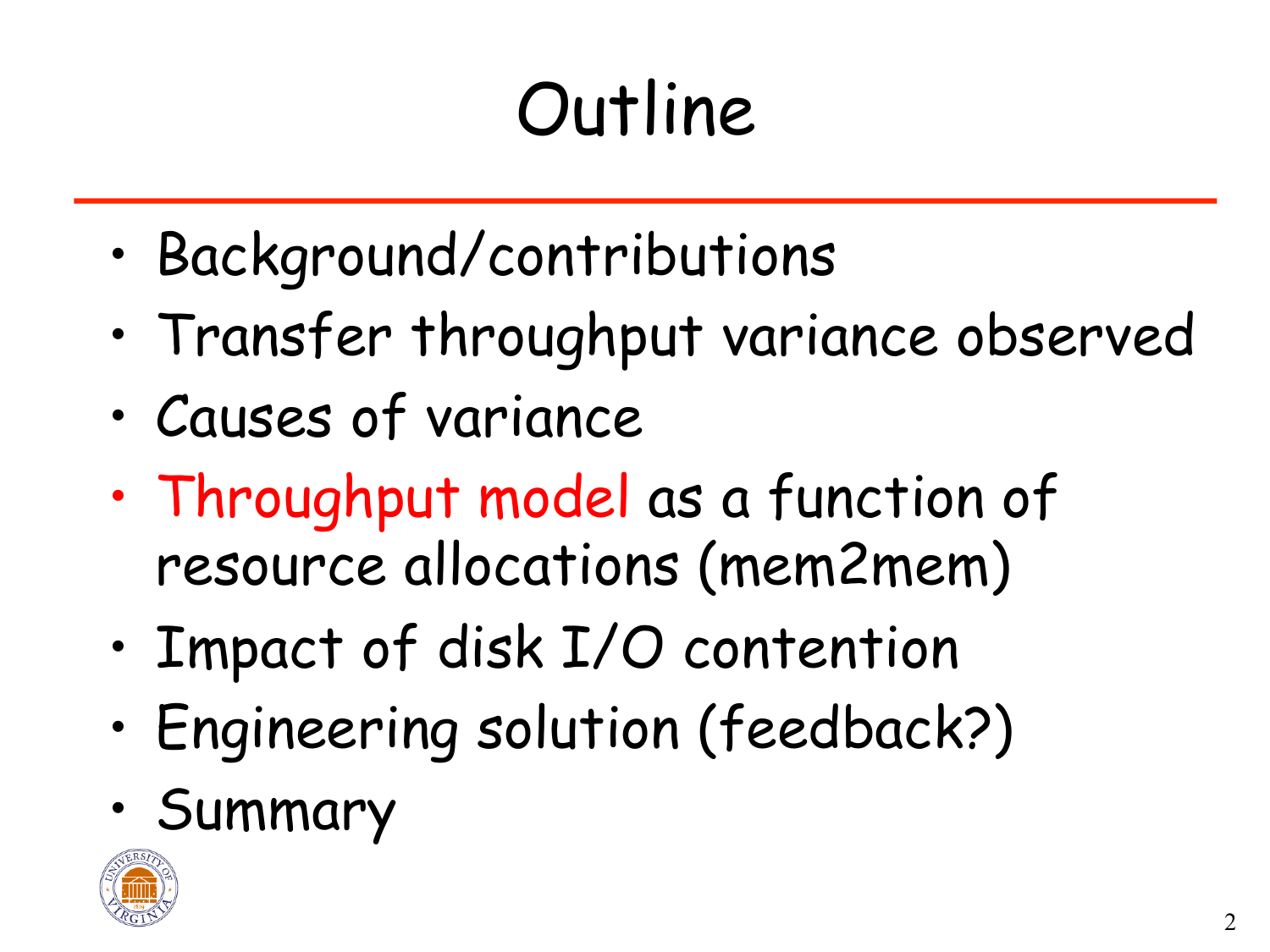### Related work

- OSCARS project: Use rate-guaranteed circuits across network to avoid packet losses
- Science DMZ project: Bypass firewall filters and campus LAN switches that could drop packets
- StorNet project: co-schedule network and storage resources
- Globus Online enables auto-selection of userconfigurable parameters and thus avoids user mistakes (e.g., use –fast)

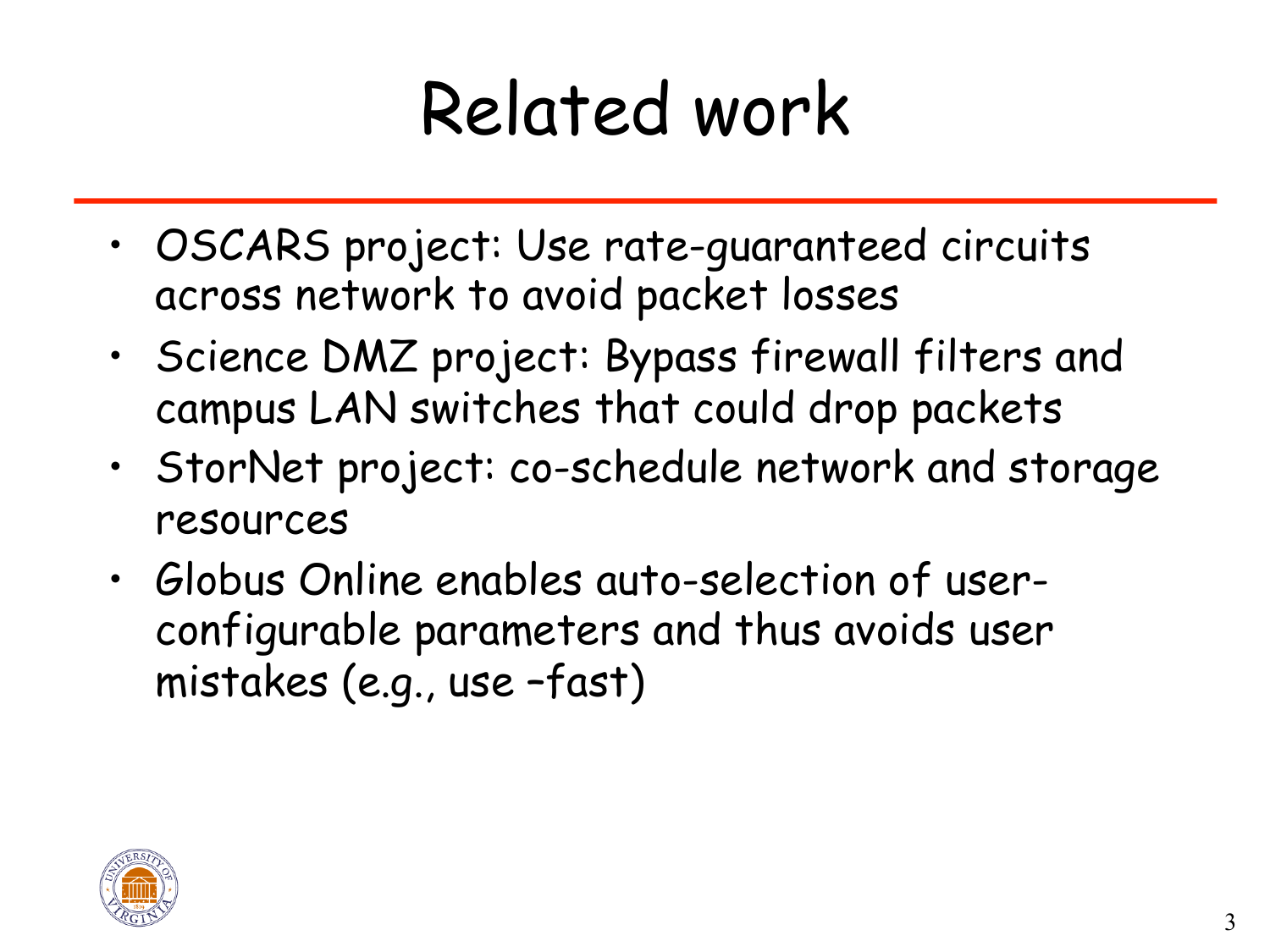# Key contributions of this work

- Data Transfer Nodes (DTNs)
	- Dedicated servers that are used just for widearea file transfers
	- Shared in interactive mode, not with a scheduler such as Portable Batch System (PBS)
- CPU cycles available at the DTNs are key determinants of mem2mem throughput
- Disk I/O is a major player for transfers involving disks
- Packet loss rate is a junior player on observed paths (research&education nets)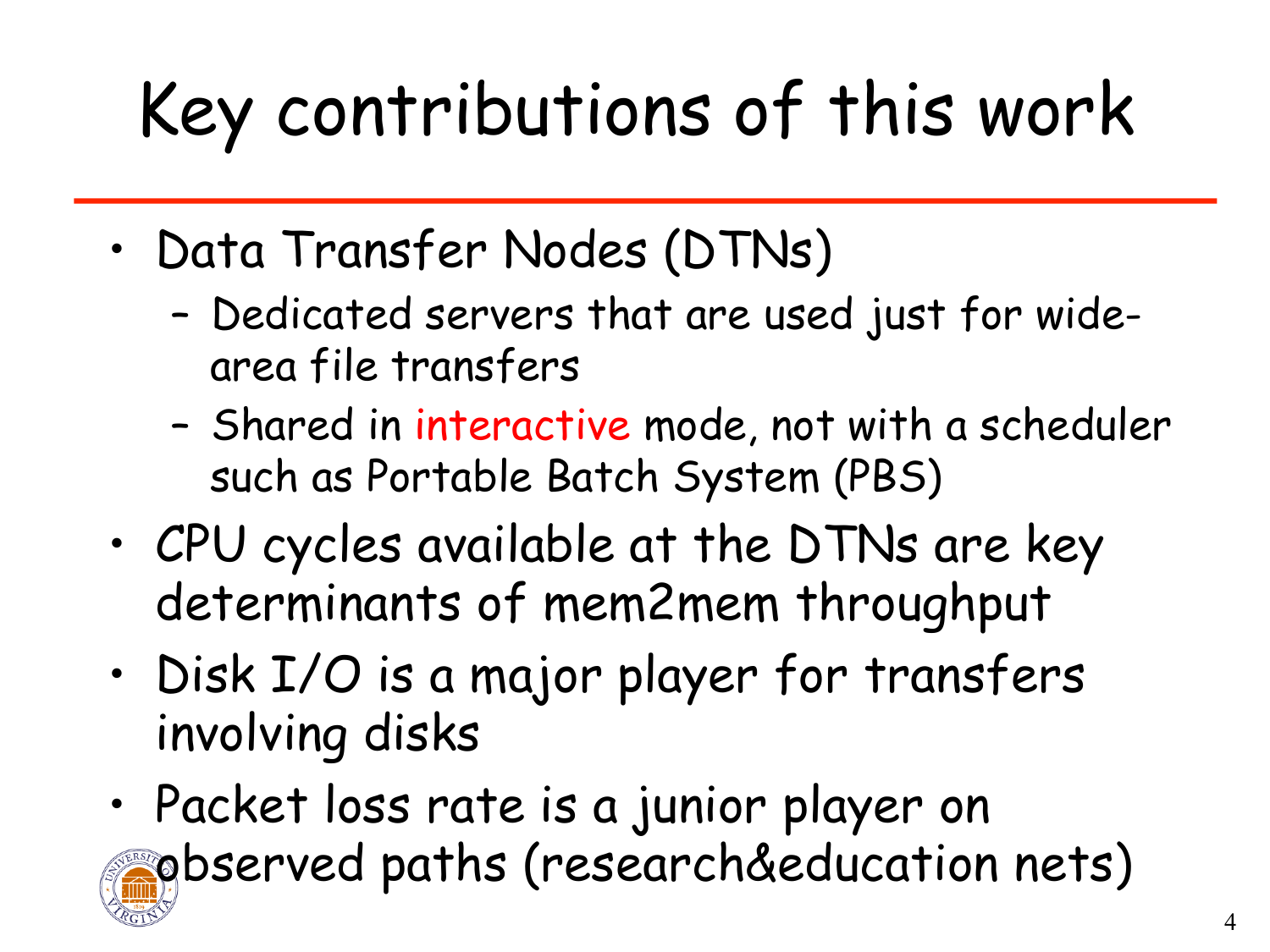# **Outline**

- Background/contributions
- ØTransfer throughput variance observed
- Causes of variance
- Throughput model as a function of resource allocations (mem2mem)
- Impact of disk I/O contention
- Engineering solution (feedback?)
- Summary

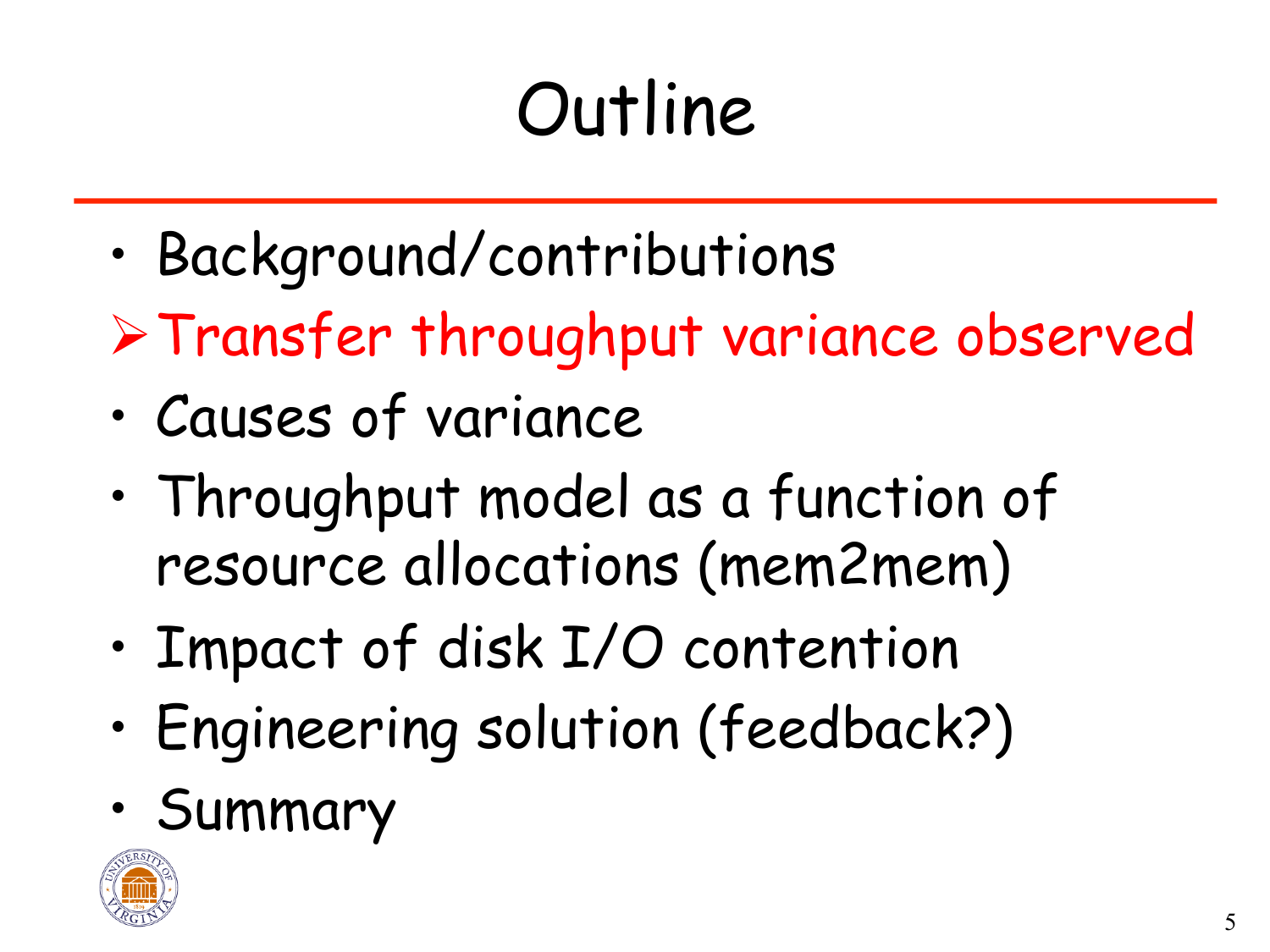# Throughput variance

- 334 test transfers exectuted from ANL to NERSC production Data Transfer Nodes (DTNs)
- 4 types: mem-mem (84), mem-disk (78), disk-mem(87), diskdisk(85)

TABLE VI: Throughput of ANL-NERSC transfers (Mbps)

|                        | mem-mem | mem-disk | disk-mem | disk-disk |
|------------------------|---------|----------|----------|-----------|
| Min                    | 308.9   | 202.4    | 297.4    | 10.85     |
| 1st Qu.                | 1149    | 599.6    | 1265     | 527.3     |
| Median                 | 1472    | 819.0    | 1569     | 645.9     |
| Mean                   | 1463    | 789.6    | 1563     | 670       |
| 3rd Qu.                | 1772    | 1007     | 1851     | 841.3     |
| Max                    | 2706    | 1354     | 2529     | 1079      |
| $\mathbf{C}\mathbf{V}$ | 35.69%  | 31.63%   | 30.80%   | 33.10%    |
|                        |         |          |          |           |

Surprising result that mem2mem transfers had similar levels of variance as transfers involving disks





Z. Liu, M. Veeraraghavan, Z. Yan, C. Tracy, J. Tie, I. Foster, J. Dennis, J. Hick, Y. Li and W. Yang, "On using virtual circuits for GridFTP transfers," SC2012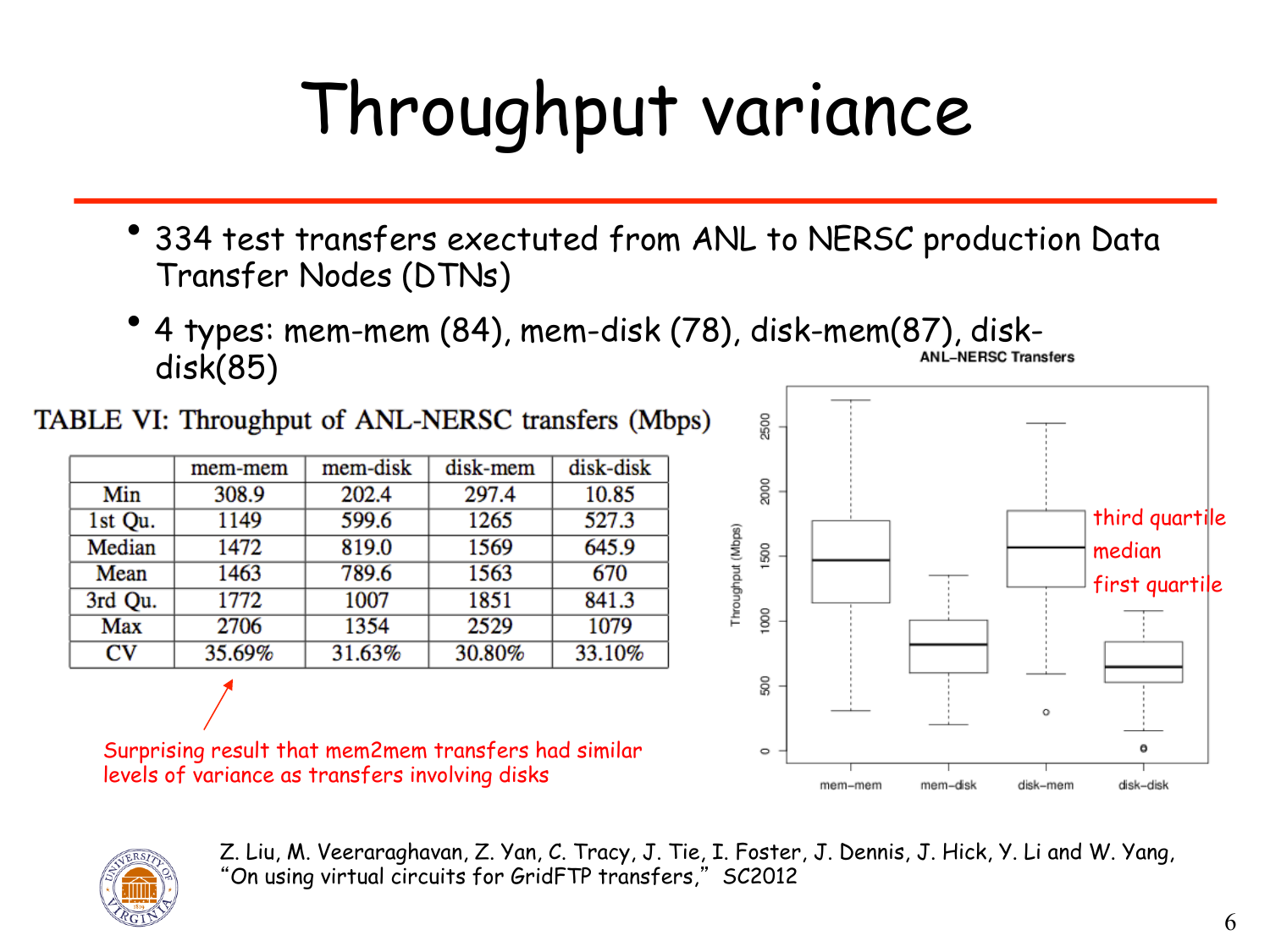### Problem Statement

- What are the causes of throughput variance?
- Find validated models for transfer throughput as a function of these factors
- Objective:
	- determine amount of concomitant resource allocations required at the two data transfer nodes (servers) and across the network to achieve a certain fixed throughput
	- schedule resources and achieve rate-guaranteed transfers

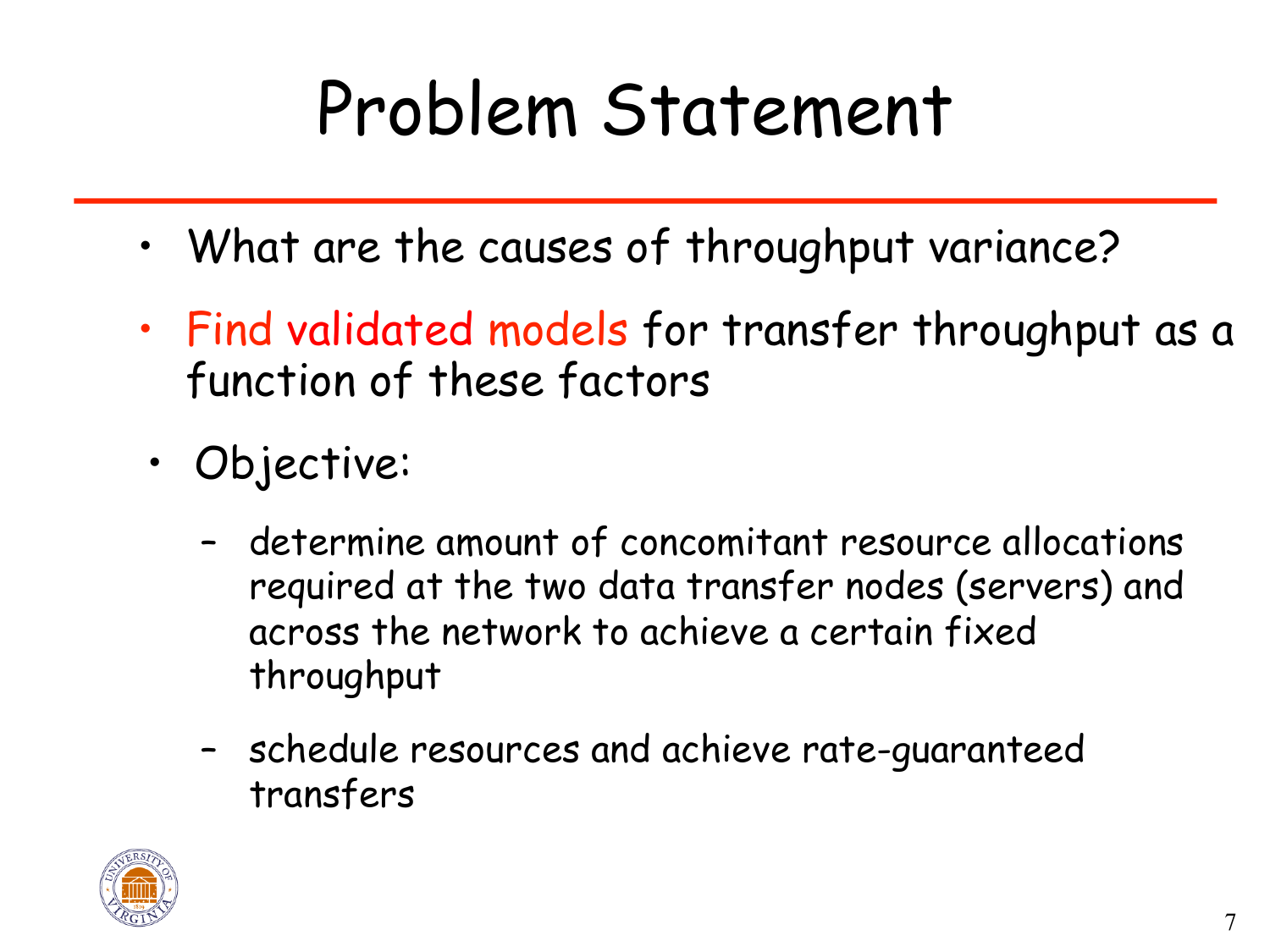# **Outline**

- Background/contributions
- Transfer throughput variance observed ØCauses of variance
- Throughput model as a function of resource allocations (mem2mem)
- Impact of disk I/O contention
- Engineering solution (feedback?)
- Summary

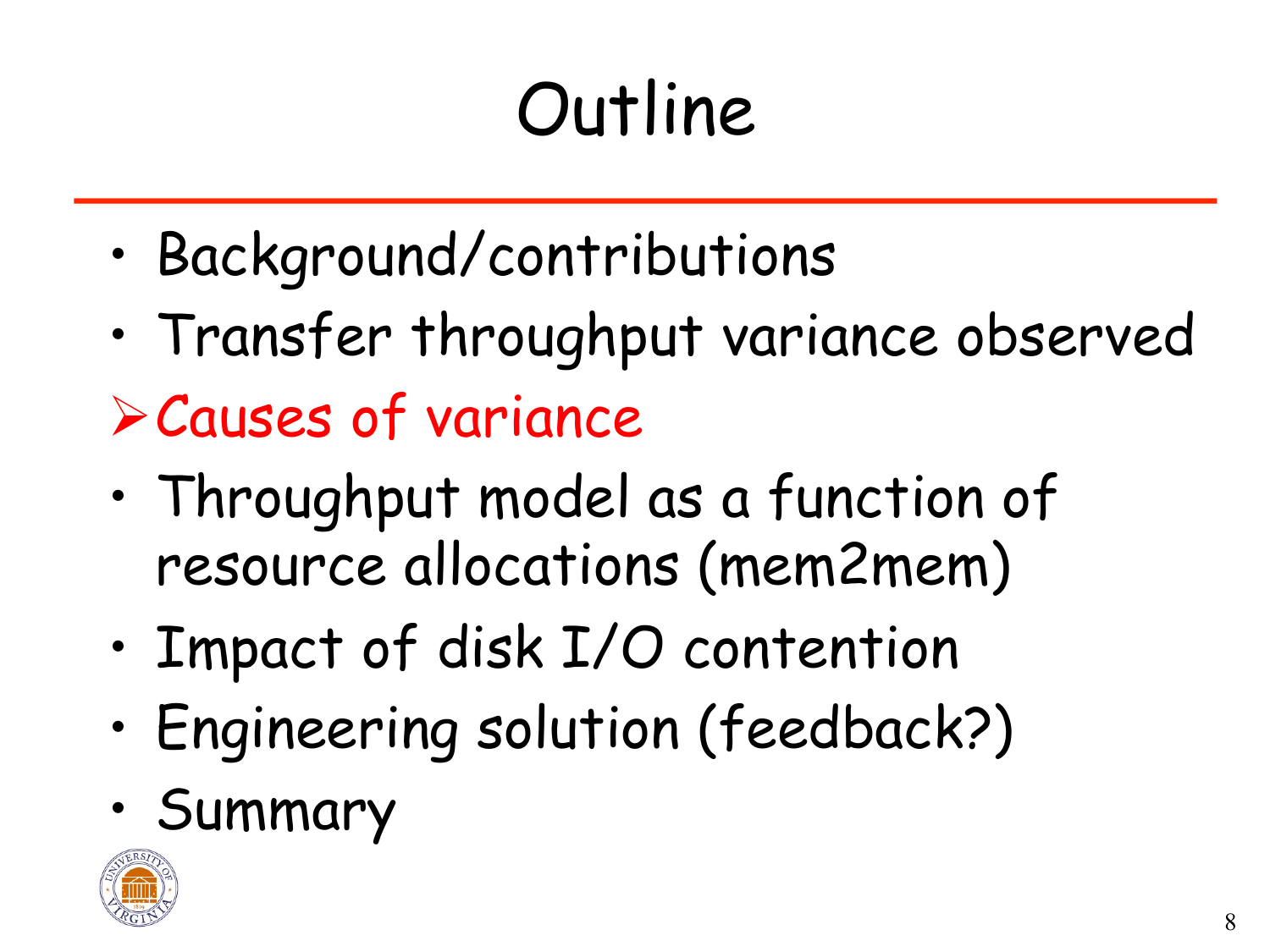# Three types of factors

- Intrsinsic but controllable factors
- Intrinsic but less controllable factors
- Extrinsic factors

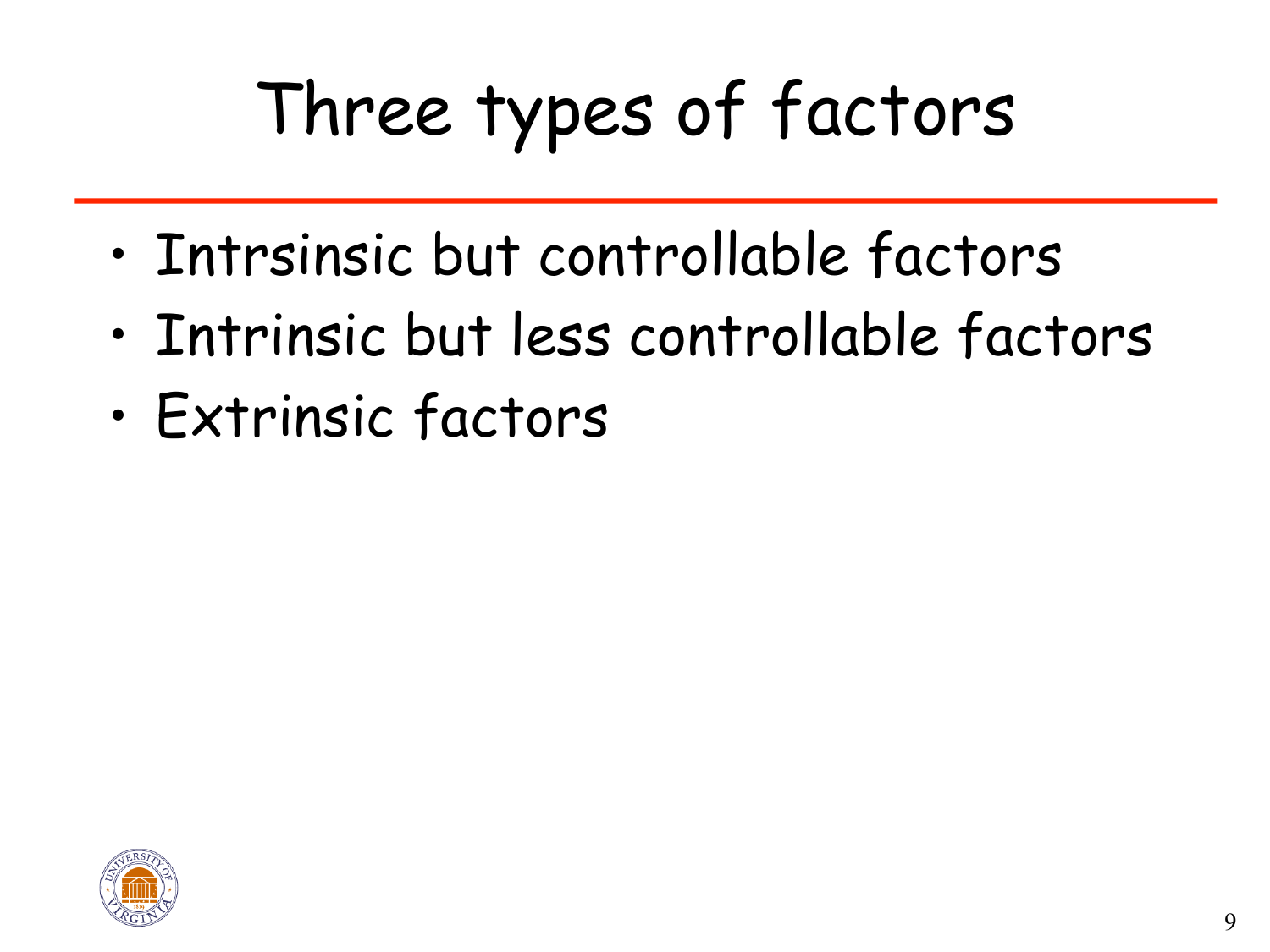#### Intrinsic but controllable factors

- Application choices: GridFTP, scp, bbcp, FDT, RFTP
	-
	- Run-time arguments such as –fast for data connection reuse for multiple file transfers, and –p for parallel connections in GridFTP
- Transport-layer protocol choices: TCP or UDP based; If TCP: H-TCP, Cubic TCP?
	-
	- Parameters: buffer size, window scaling, etc.
- Solutions:
	- User training: http://fasterdata.es.net makes recommendations
	- Globus Online

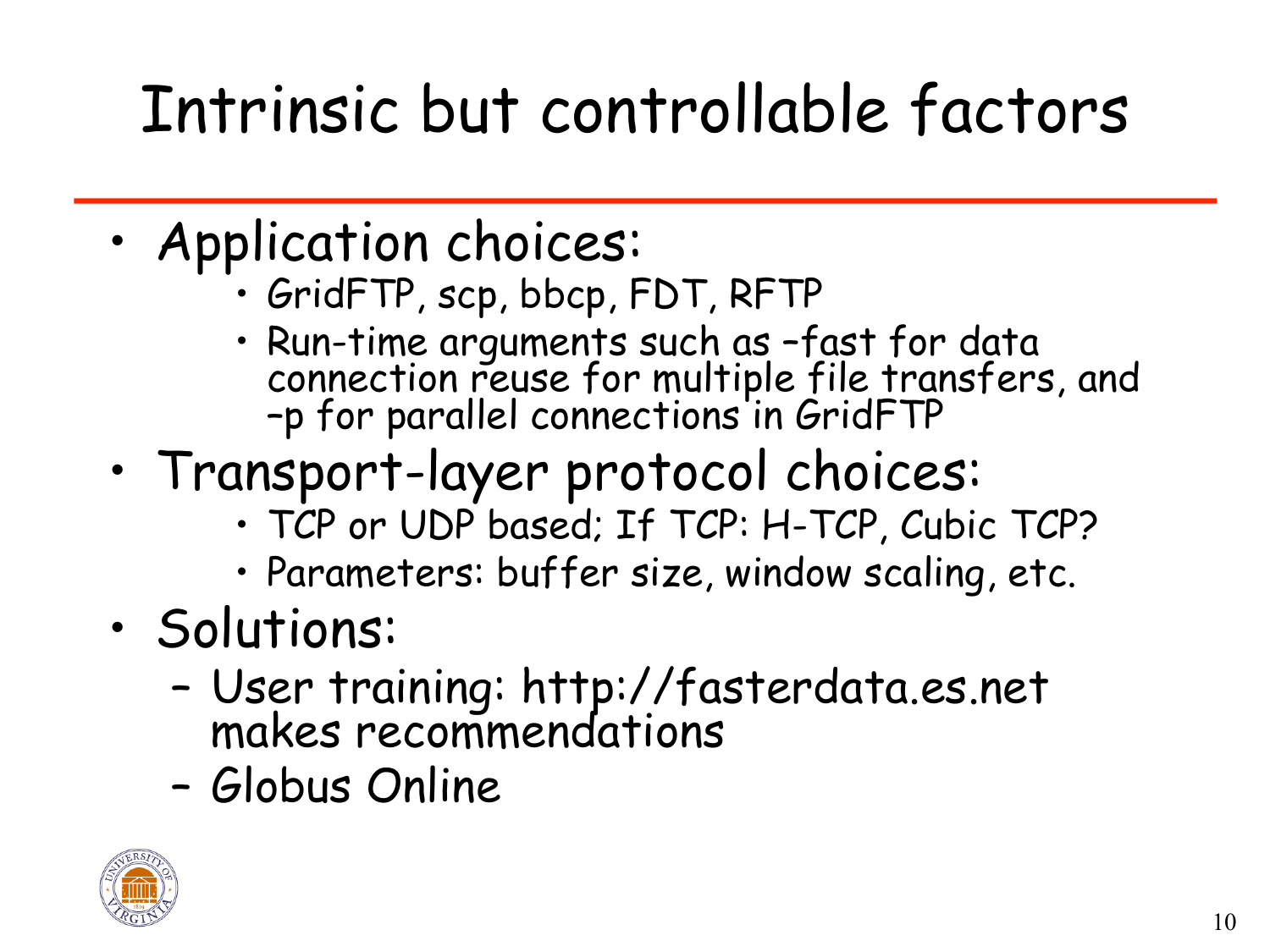#### Intrinsic but less controllable factors

- Round-trip propagation delay
	- Cannot be changed for transfers between specific Data Transfer Nodes (DTNs): speed of light
- Bottleneck link rate
	- Could upgrade links
- Maximum segment (frame) size
	- do all switches/routers support jumbo frames?
- File size
	- Small-size files will experience lower throughput
		- TCP Slow Start
		- Virtual circuit setup delay

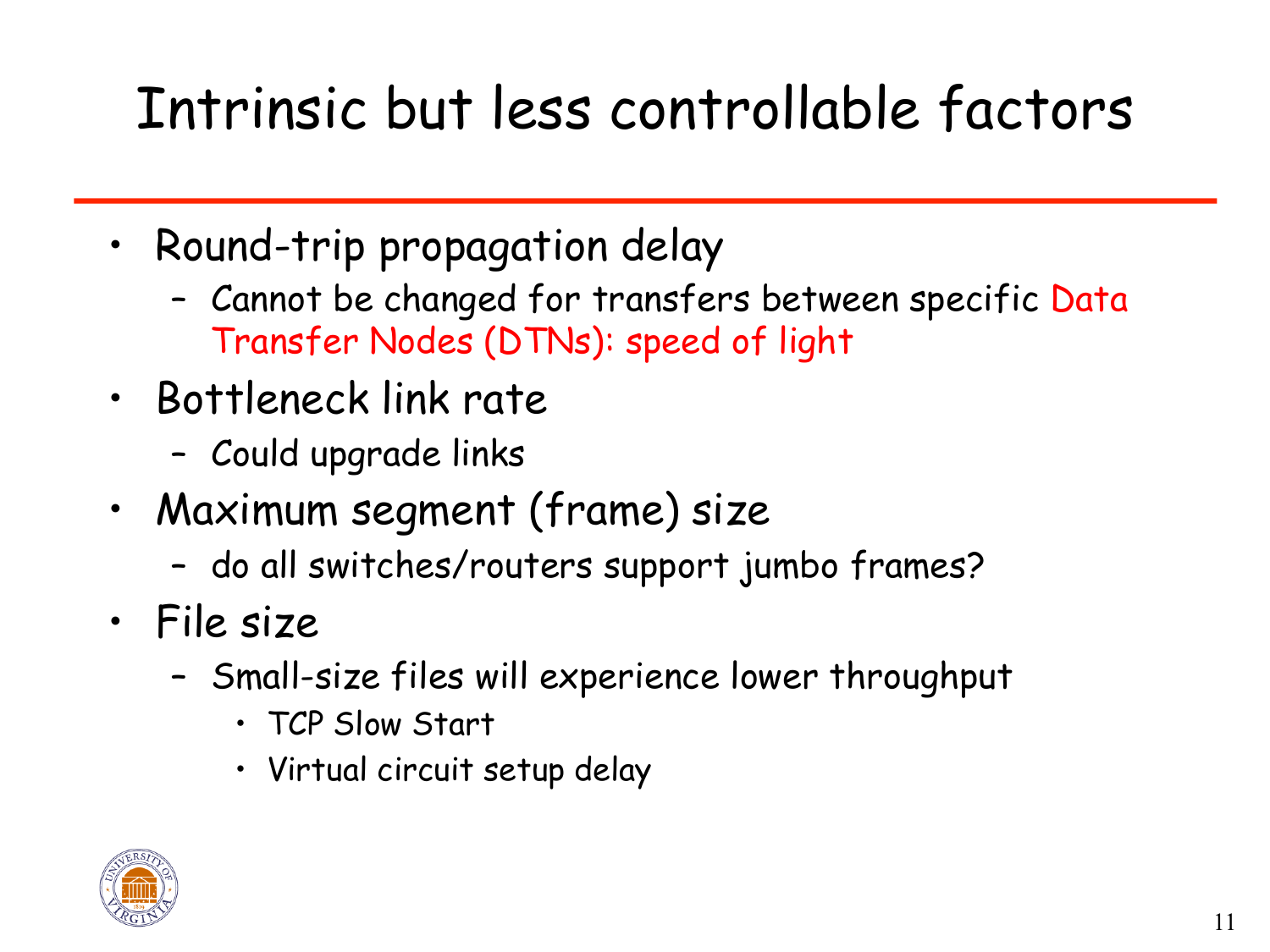#### Extrinsic factors

- Competing tasks on DTNs impact resources available to a particular file transfer's processes
	- CPU cycles
	- Memory access rates
	- Disk I/O access rates
- Competing flows on shared network links
	- available capacity, packet losses, queueing delays (RTT impact)
- Focus of study

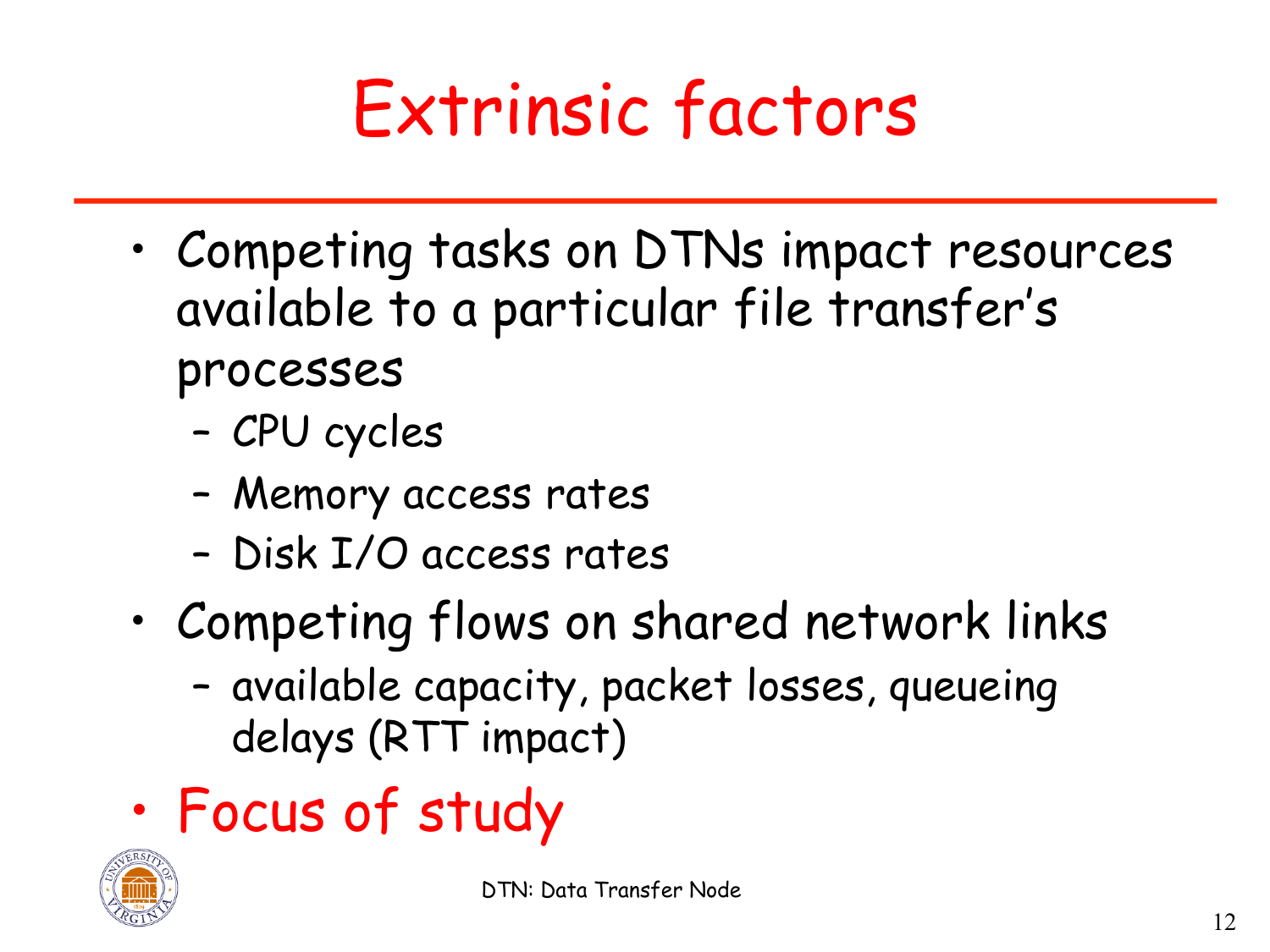# **Outline**

- Background/contributions
- Transfer throughput variance observed
- Causes of variance
- Throughput model as a function of resource allocations (mem2mem)
- Impact of disk I/O contention
- Engineering solution (feedback?)
- Summary

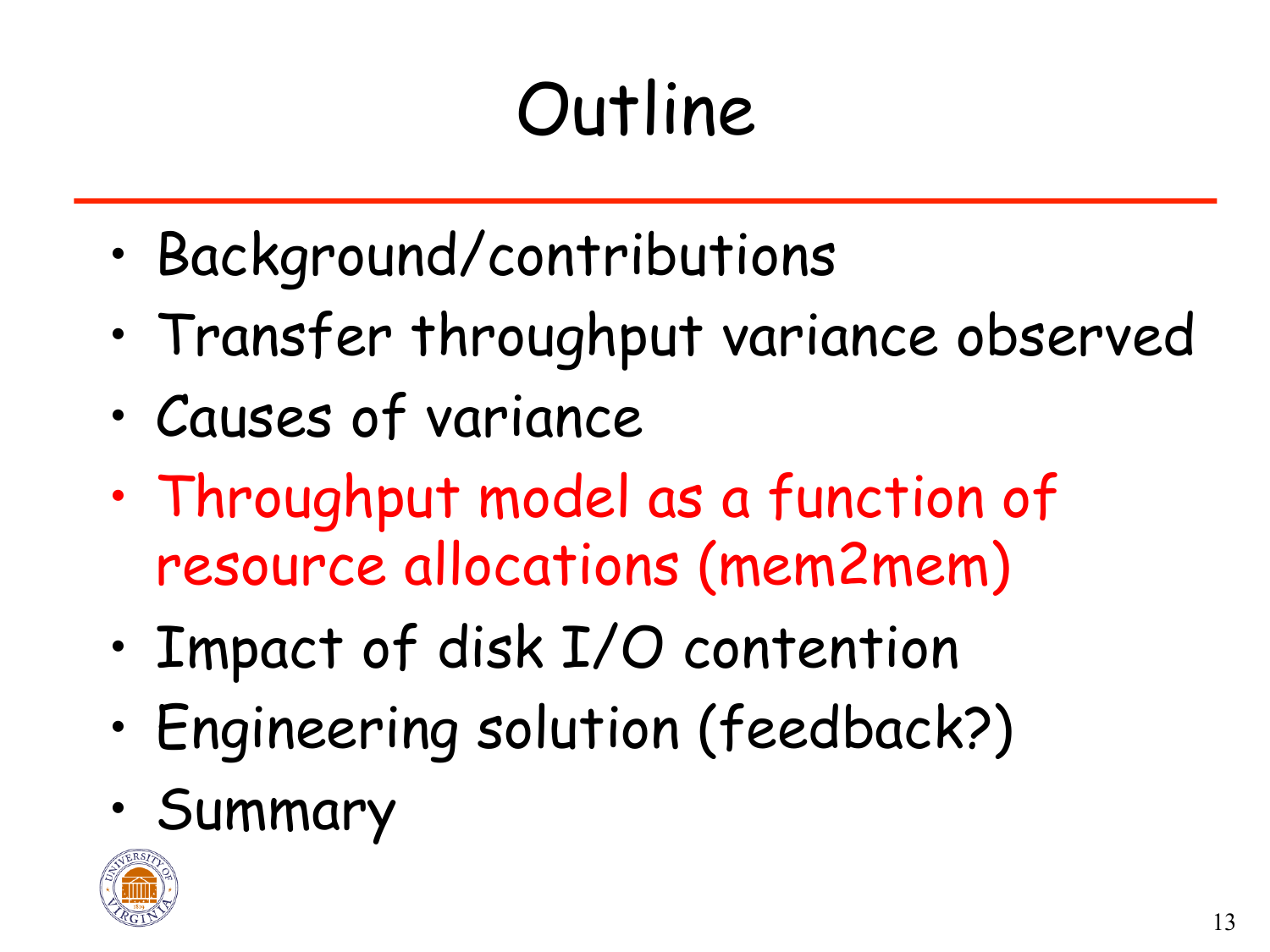## Methods used

- Developed scripts/tools by running experiments on testbeds
	- ESnet 100G testbed: CPU usage
	- U. Utah's Emulab: packet loss
- Used logins on production DTNs to execute intrumented transfers
	- Could observe actual contention for DTN resources
	- And for network resources

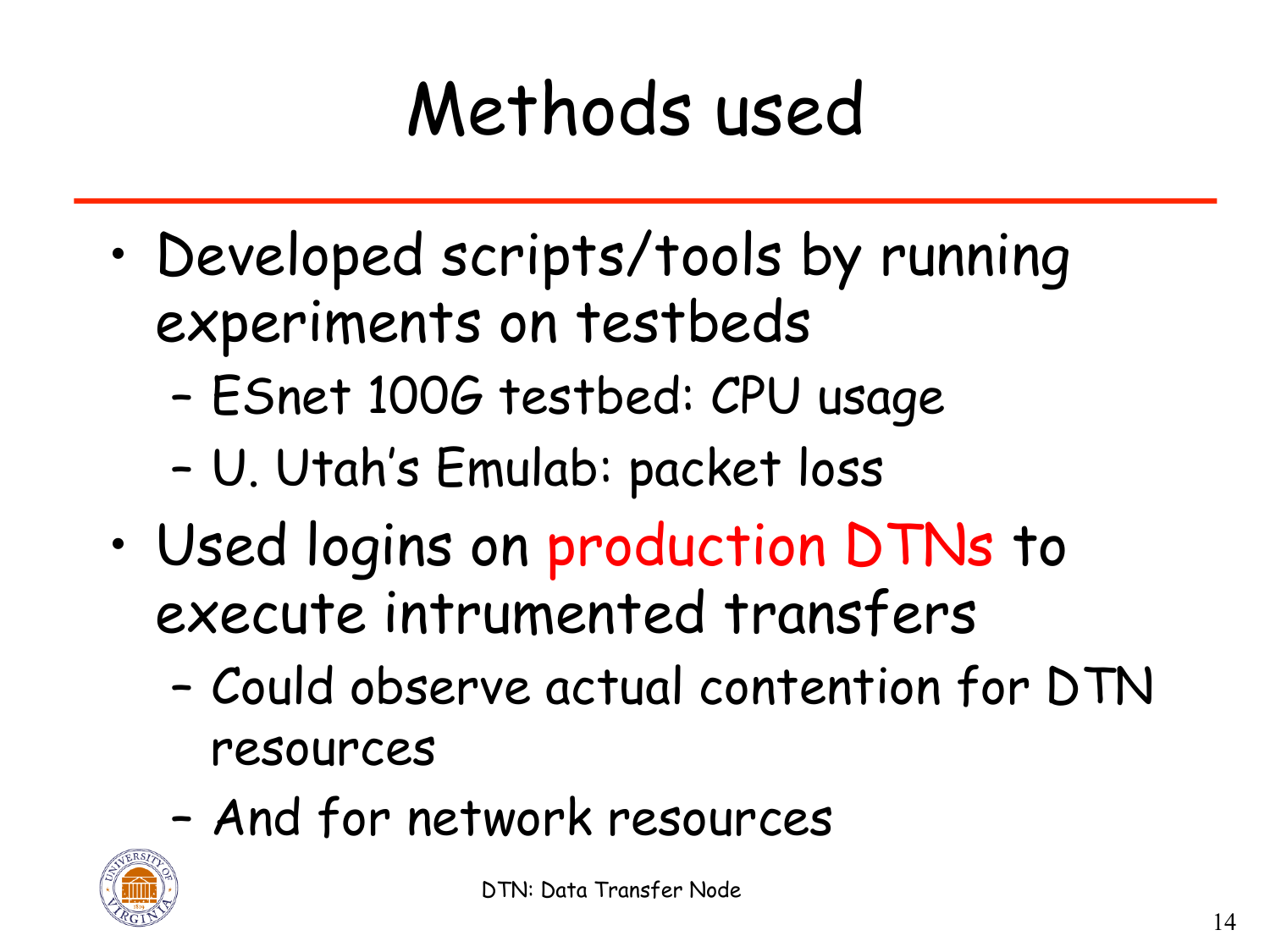#### Instrumented transfers between production DTNs

- Monitoring scripts: initiates top (CPU usage) and tcpdump (packet loss) before each transfer
- Scheduled hourly GridFTP transfers between NERSC and SLAC DTNs
- Stop data collection after transfers
- Analyze logs collected from GridFTP and monitoring tools
- Method: different from that used in previous papers in which independent sources of measurements were obtained (e.g., NWS for network)

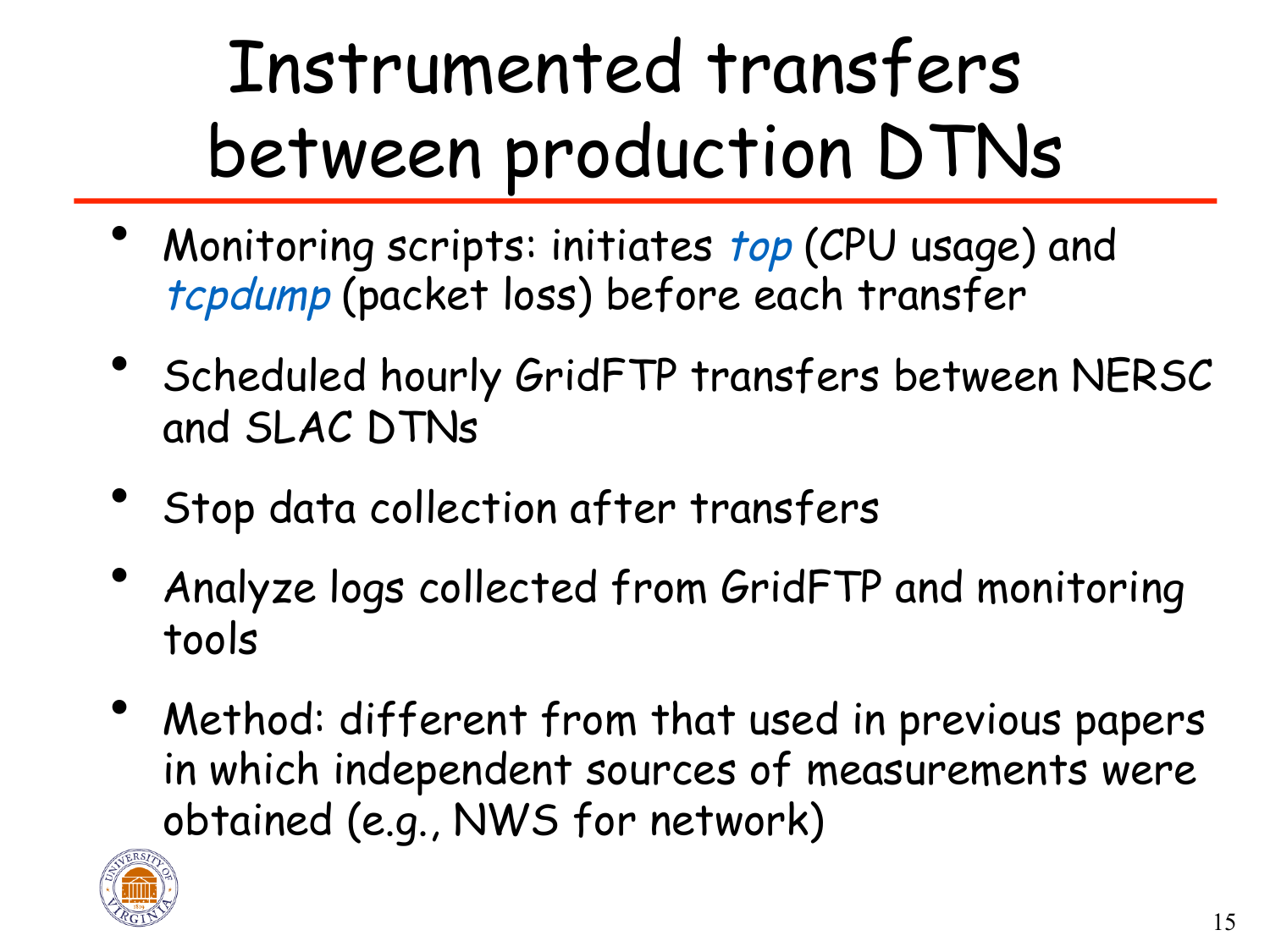### DTNs and network path

- NERSC Data Transfer Node:
	- 2 x AMD Opteron (dual-core)
	- 8 GB
	- CentOS 5.8 (2.6.18 x86\_64)
- SLAC Data Transfer Node:
	- 2 x Xeon (quad-core with HT enabled)
	- 48 GB
	- RHEL 5.9 (2.6.18 x86\_64)
- Bandwidth: 10 Gbps
- RTT: 2.47ms (10 routers on path)

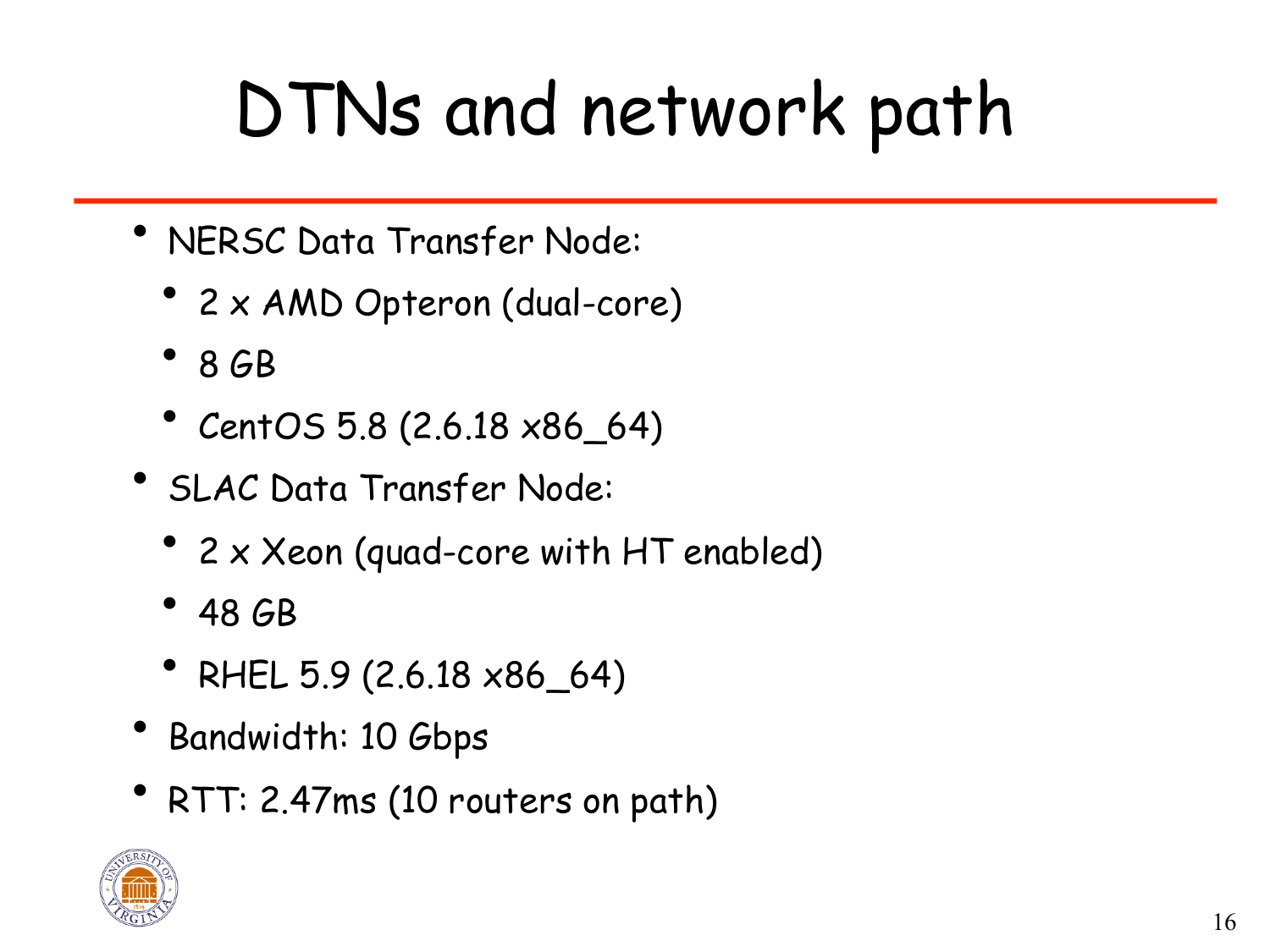#### Transfer throughput dependence on CPU time

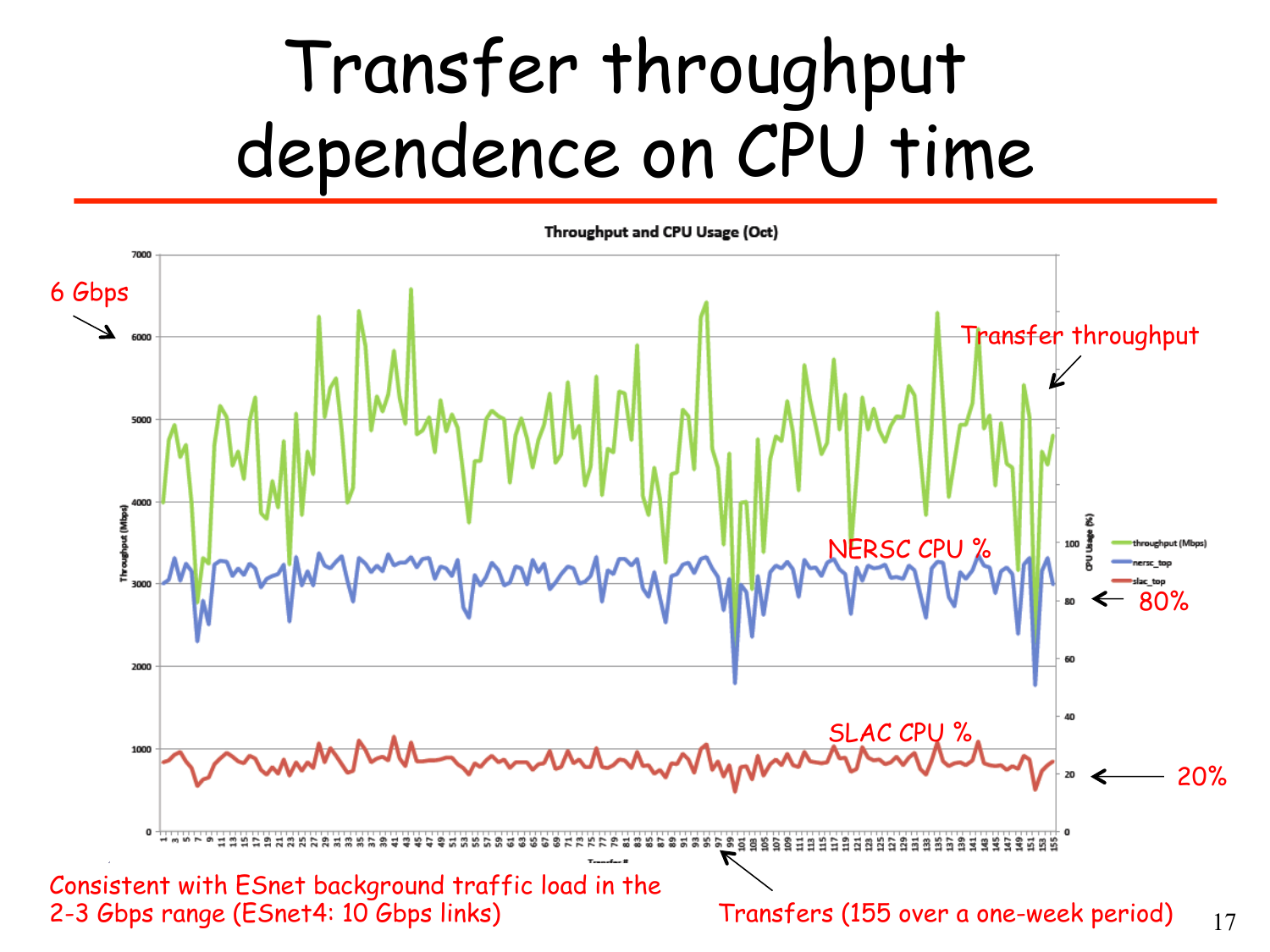## Regression Model

- Dependent variable: throughput
- Independent variables:
	- NERSC CPU usage
	- packet loss rate
	- SLAC CPU usage?
		- SLAC CPU usage was highly correlated with NERSC CPU usage: linear model

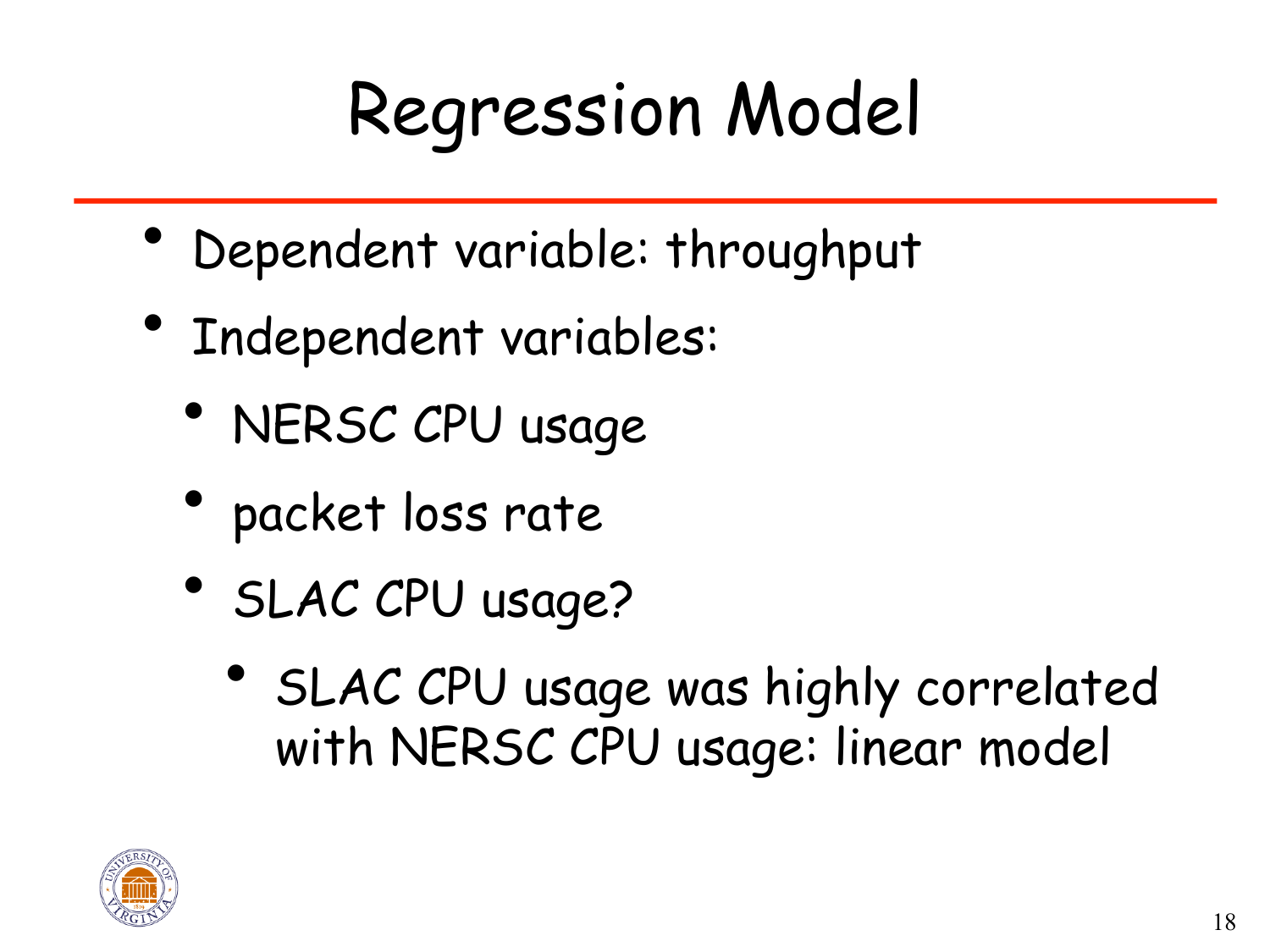### Linear regression Model

- SLAC DTN had the more powerful CPUs; hence the y variable
- Represent SLAC CPU% consumed by our mem2mem transfer GridFTP process as a function of NERSC CPU% used by corresponding GridFTP process

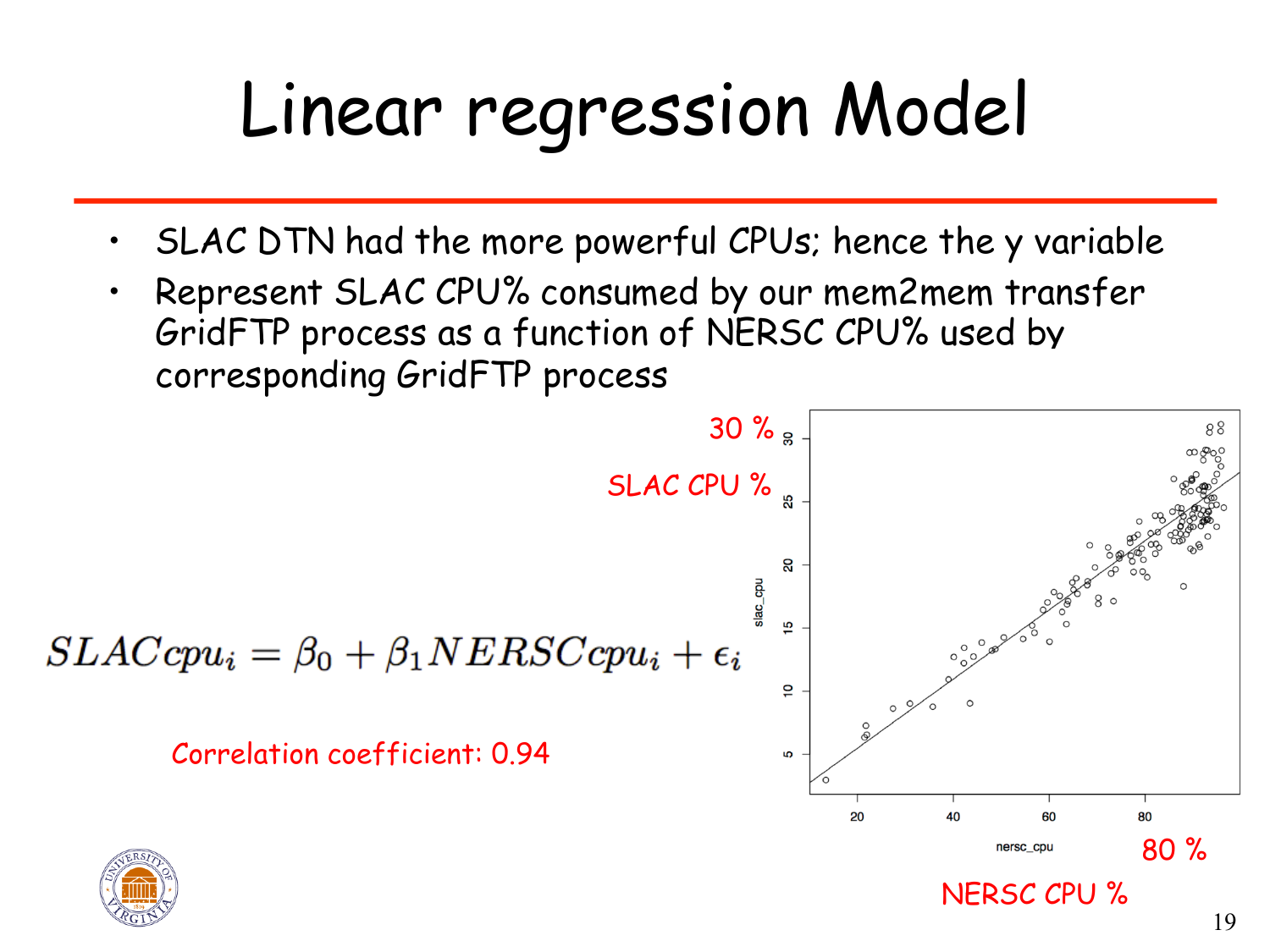# Non-linear regression Model





Acknowledgment: Prof. Jianhui Zhou, Stats Dept.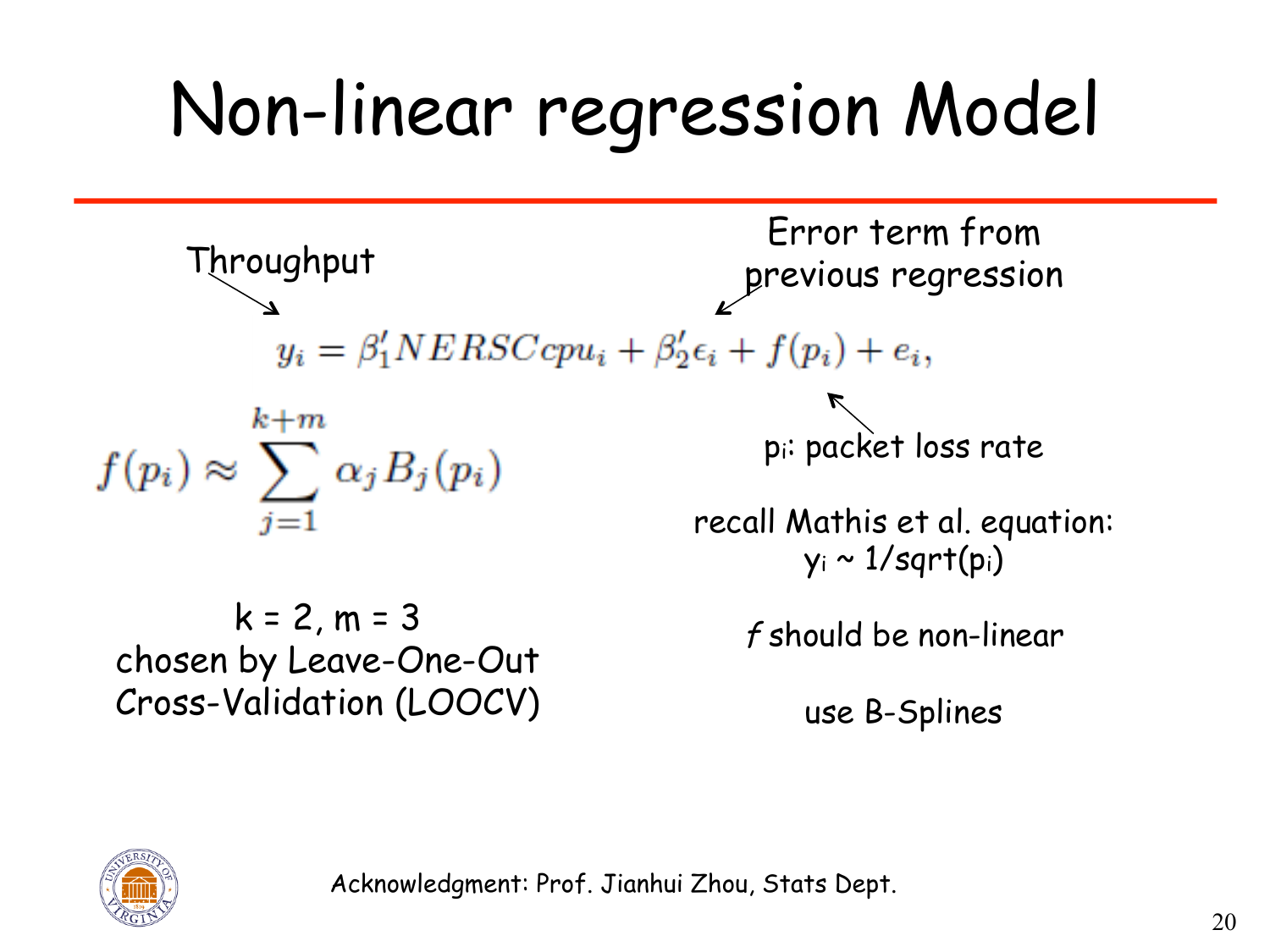#### Good fit: Adjusted R-squared = 0.997



- Range of packet loss rates: (5e-5,3.5e-4)
- Well-known boundary effects of smoothing methods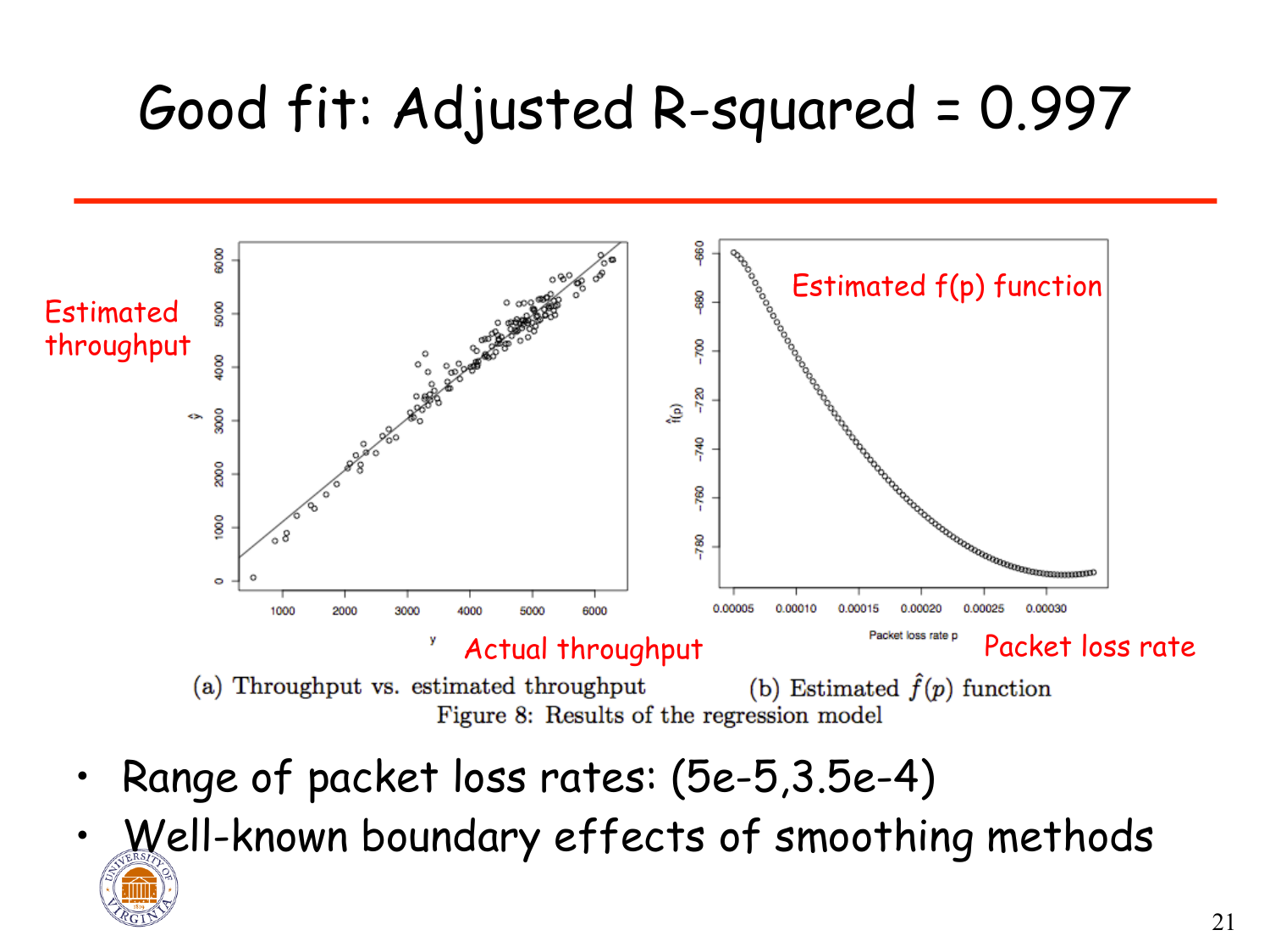#### Results

| Variable                        | Mean value |  |
|---------------------------------|------------|--|
| <b>Retransmission Rate (pi)</b> | 4.1E-05    |  |
| $ f(p_i)$ in Mbps               | $-683.3$   |  |
| Throughput (Gbps)               | 4.226      |  |
| NERSC CPU usage (%)             | 78.28      |  |
| SLAC CPU usage (%)              | 21.45      |  |

 $y_i = \beta'_1 NERSCcpu_i + \beta'_2 \epsilon_i + f(p_i) + e_i,$ 

Mean values of regression coefficients:  $\beta'$ <sub>1</sub> = 62.708,  $\beta'$ <sub>2</sub> = 153.194

Mean value: 62.708 \* 78.28 + 153.194 \* 0 - 683.3 = 4.9 Gbps – 0.683 Gbps = 4225.48 Mbps

- CPU usage was the primary factor in determining throughput
- However packet loss rate, while small, contributes to throughput reduction (683.3/4225.48 = 16%)

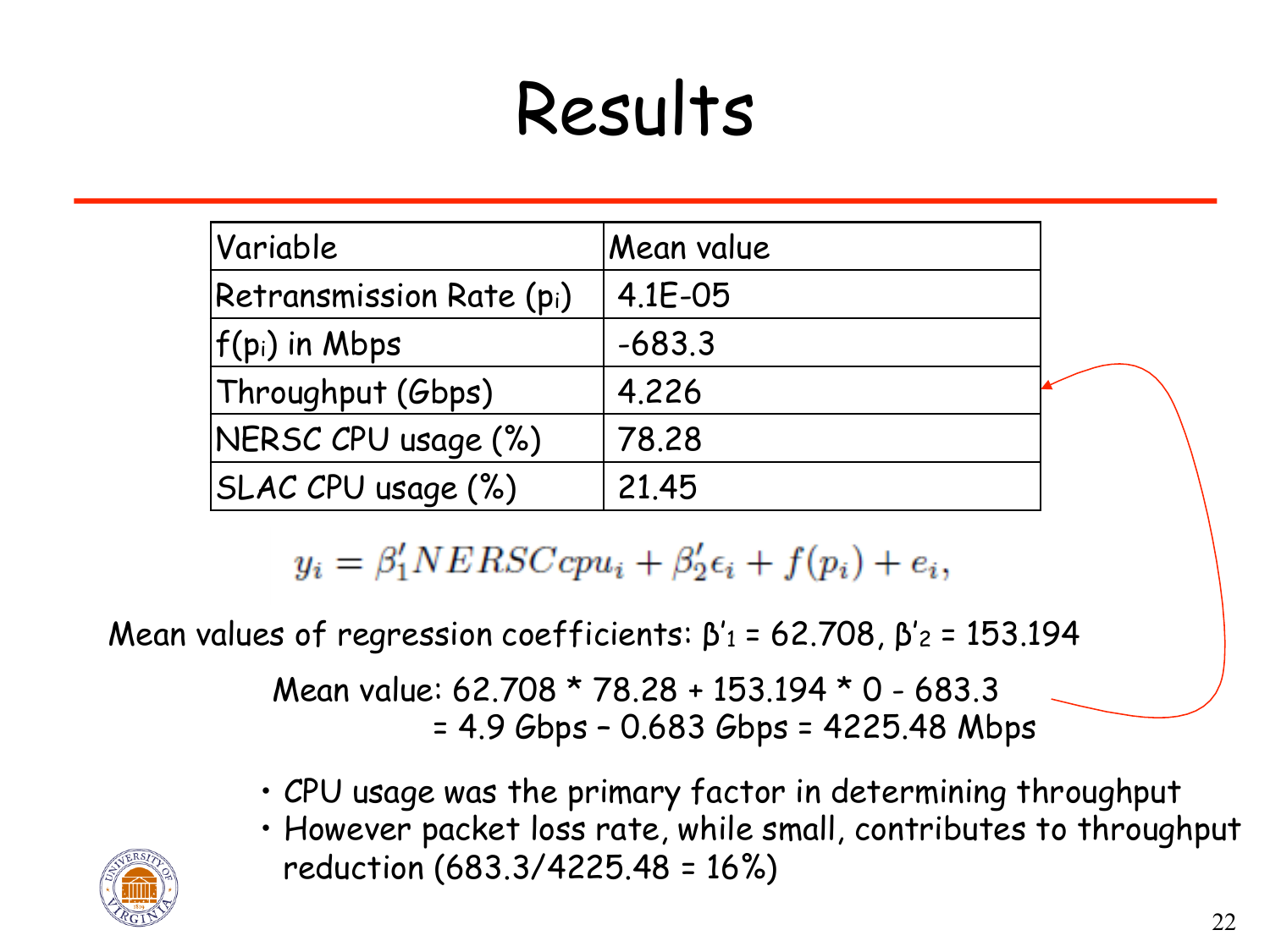# Key finding

- To control variance, the number of concurrent processes on the DTNs have to be controlled
- Current approach:
	- DTNs are used in interactive mode
	- As users login to DTNs and initiate file transfer apps as needed, the amount of CPU and disk resources available to a particular transfer are not controlled

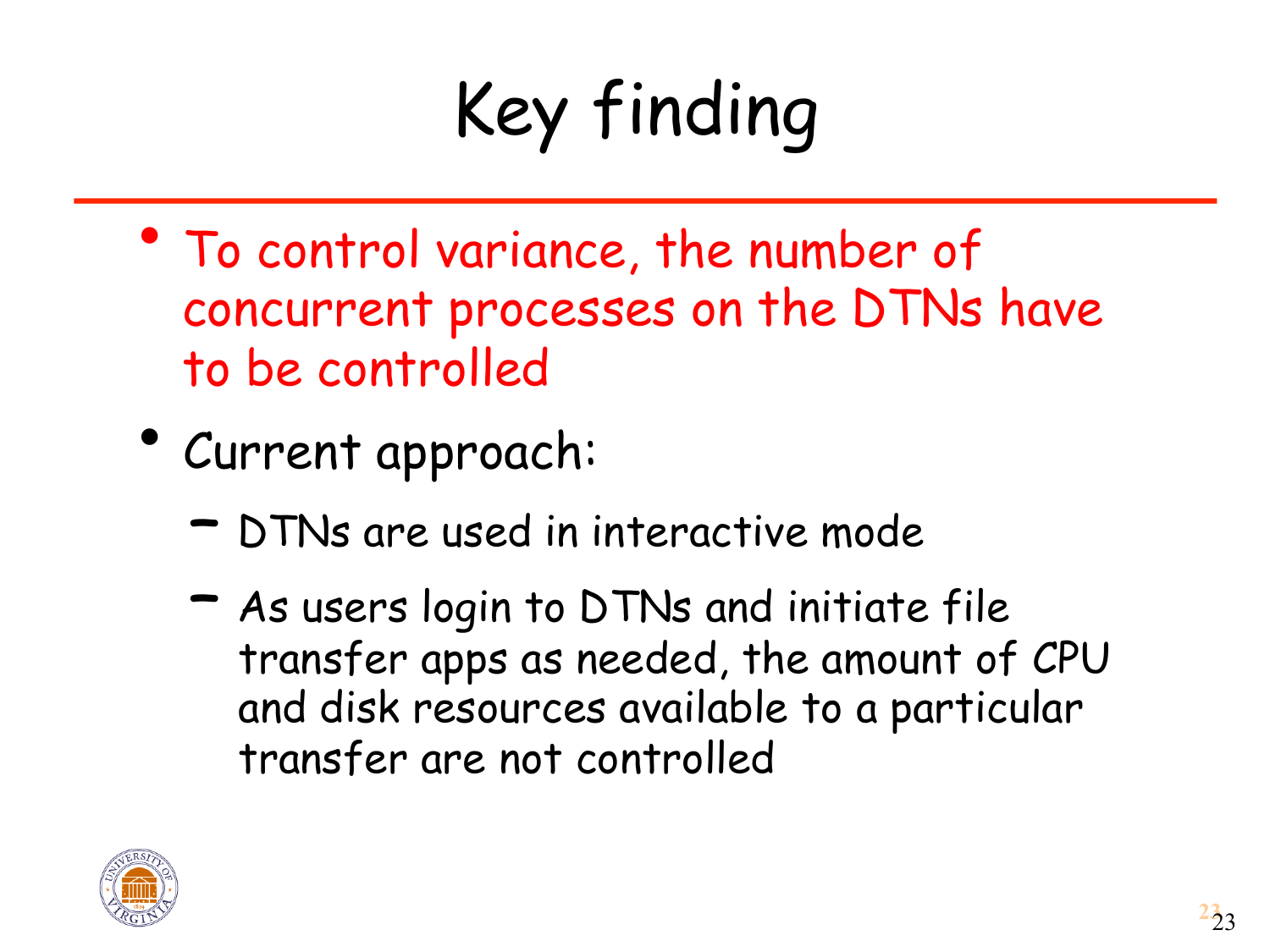# **Outline**

- Background/contributions
- Transfer throughput variance observed
- Causes of variance
- Throughput model as a function of resource allocations (mem2mem)
- ØImpact of disk I/O contention
- Engineering solution (feedback?)
- Summary

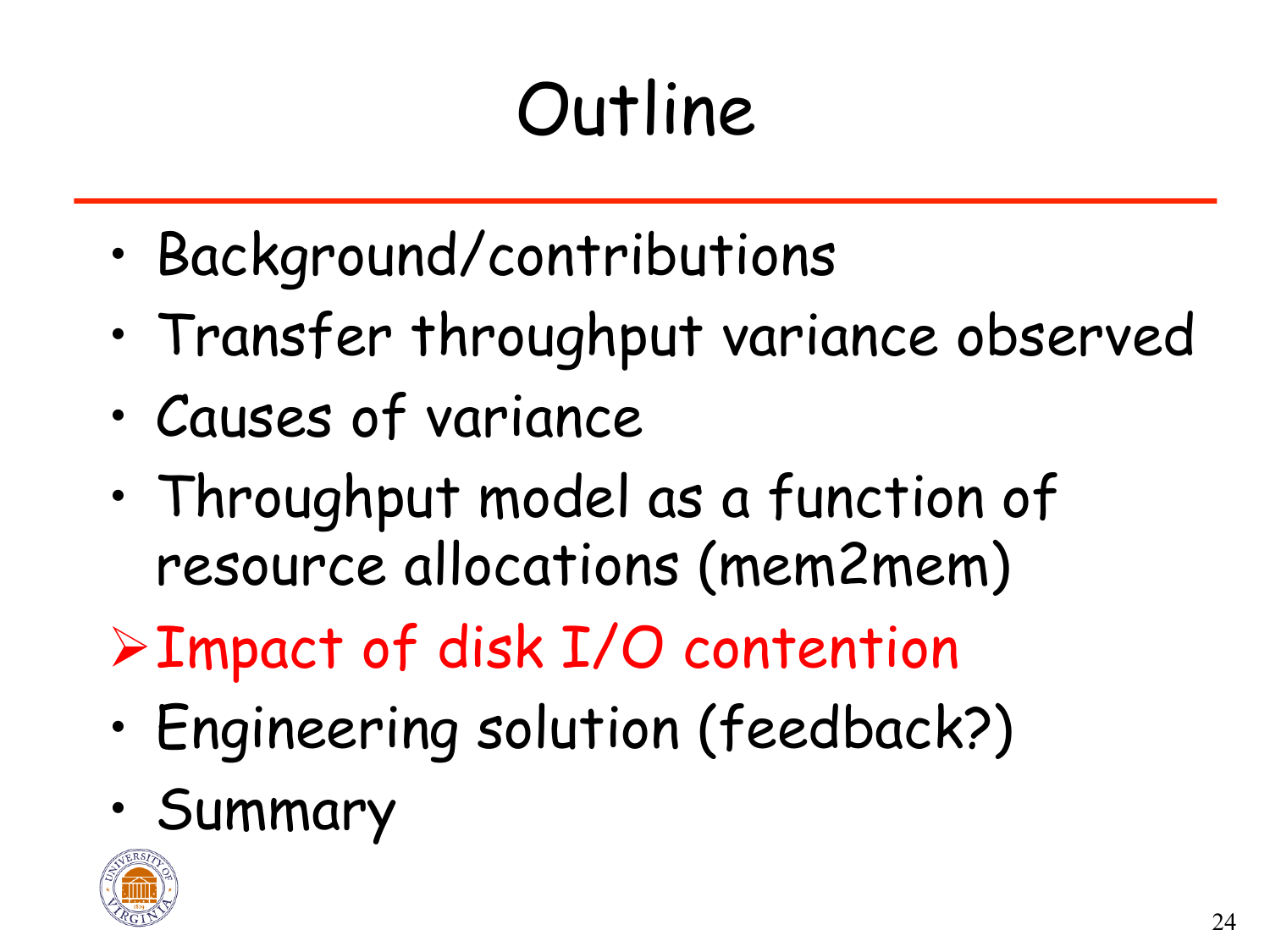#### NERSC systems (competition for disk access)

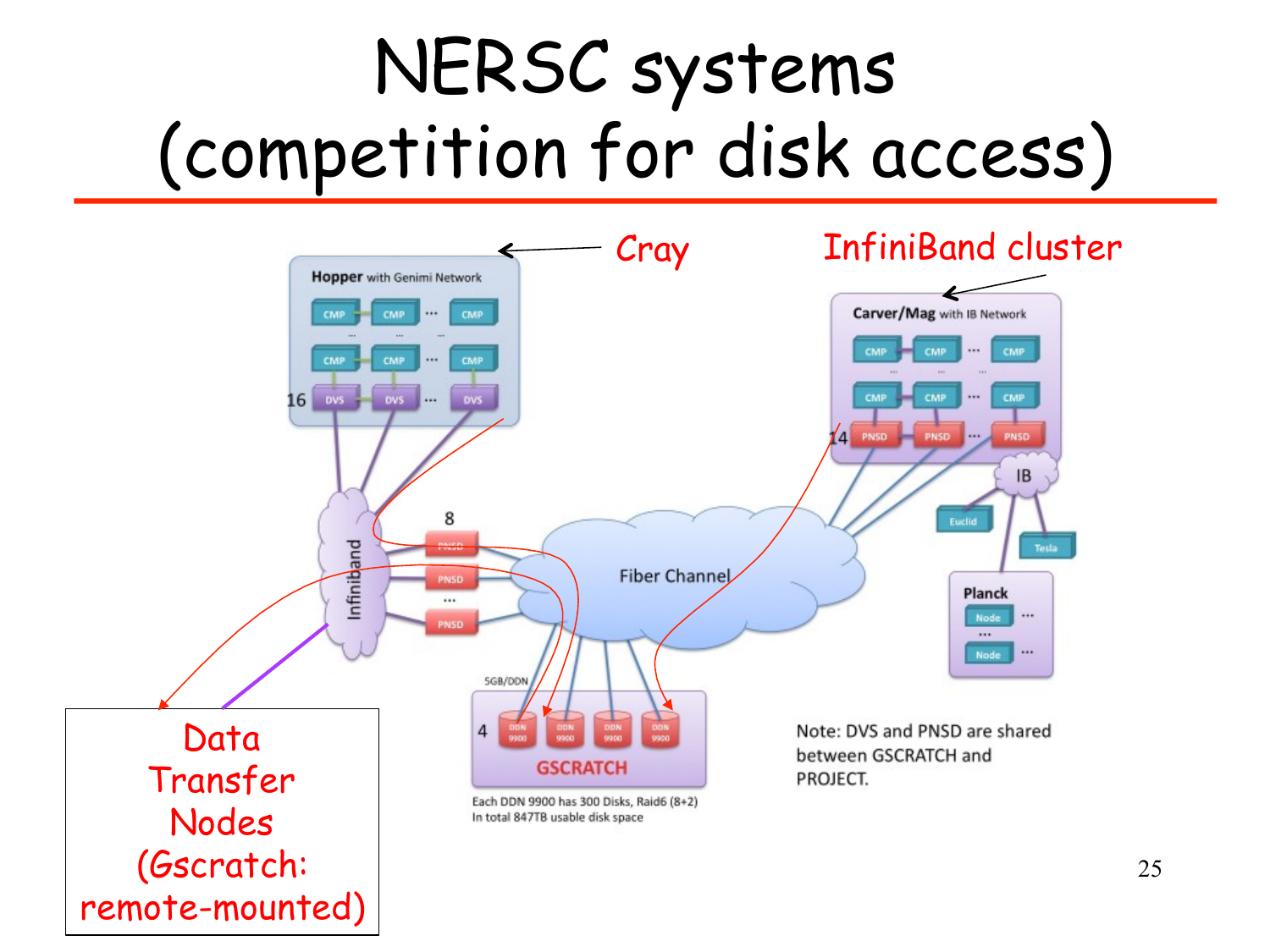#### Disk-mem experiment (NERSC-to-SLAC DTNs)

- 1. Invoke dd to write an 8 GB file (first file) to the global scratch file system with the sync system call to force the completion of pending disk writes, and record the time taken for the write operation.
- 2. Invoke dd to write another 8 GB file (second file) to the global scratch file system to ensure that the first file is no longer in the filesystem cache, which is required for the next step.
- 3. Invoke dd to read back the first file (which is now on disk, not cache) and record the time taken for the read operation. (Conveniently second file will be forced out of the cache).
- 4. Using globus-url-copy, transfer the second file to /dev/null on the SLAC DTN, and use strace to record system calls for further analysis. The only disk I/O operation required is the reading of the second file, which we know is not in the cache.

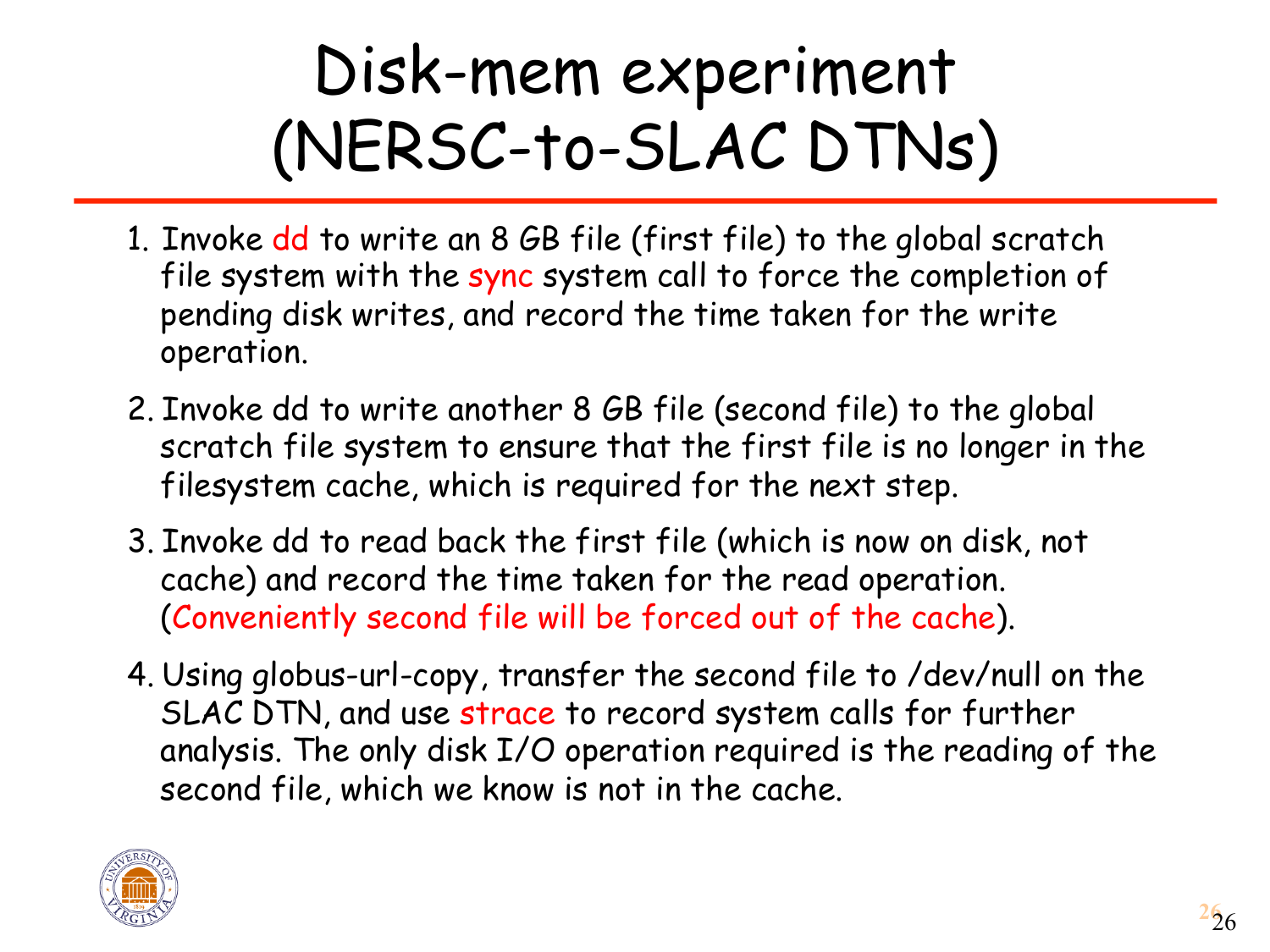### Implemented scripts

- Characterize variability in disk read and disk write times for the shared file system global scratch at NERSC
- Parse strace output to find contribution of disk I/O access times to file transfer times
- Measured impact of strace: small

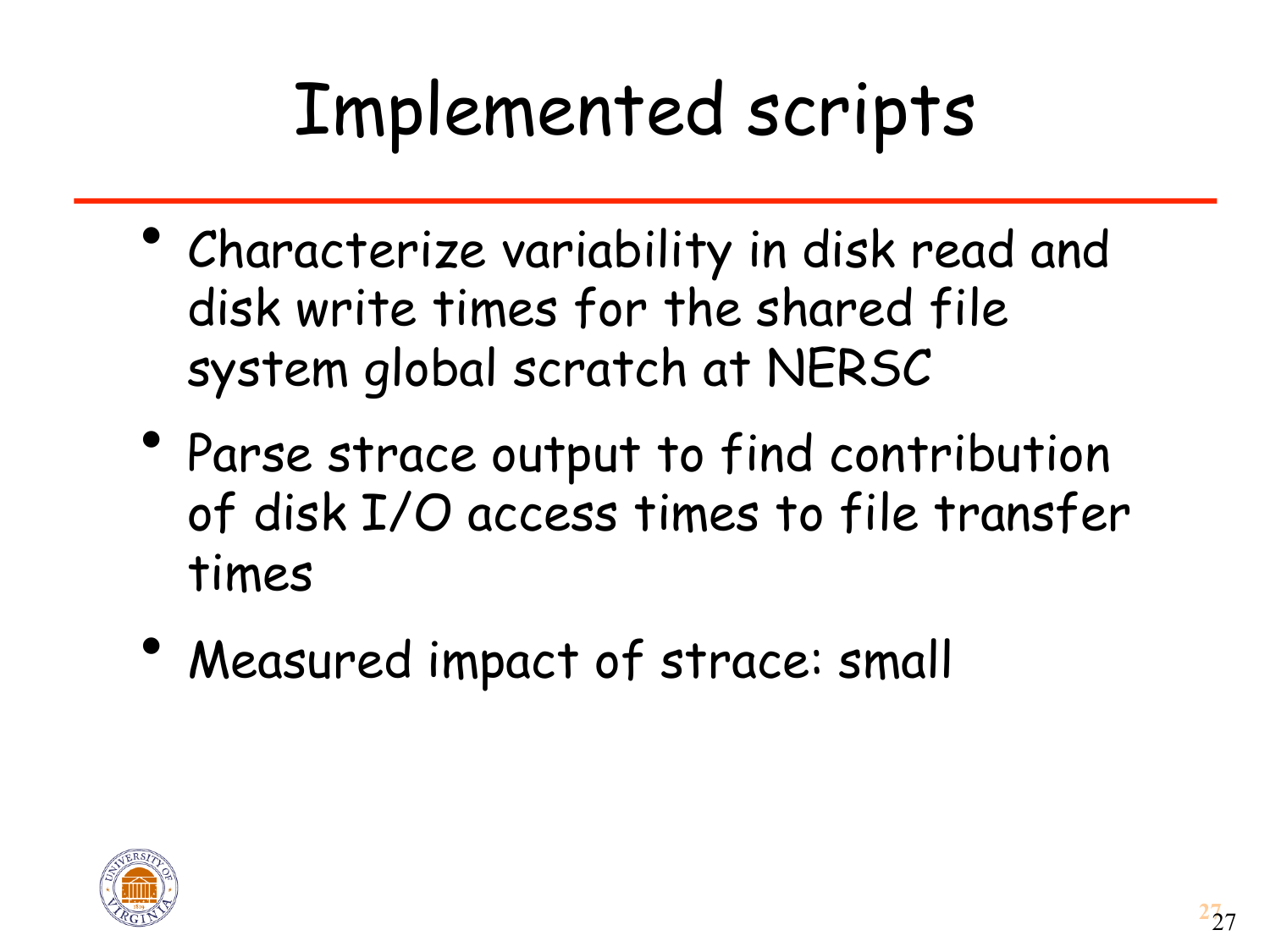# Variability in disk I/O times

Table 5: NERSC Global Scratch file system operations

|             | Read (MB/s) | Write $(MB/s)$ |
|-------------|-------------|----------------|
| Min         | 109.4       | 173.1          |
| 1st Qu.     | 247.6       | 530.2          |
| Median      | 306.9       | 585.6          |
| Mean        | 372.8       | 559.3          |
| 3rd Qu.     | 513.0       | 654.8          |
| Max         | 746.8       | 747.4          |
| $_{\rm CV}$ | 47.5%       | 23.5%          |

- 116 data points obtained
- Significant variance since file system is shared between computational systems and DTNs

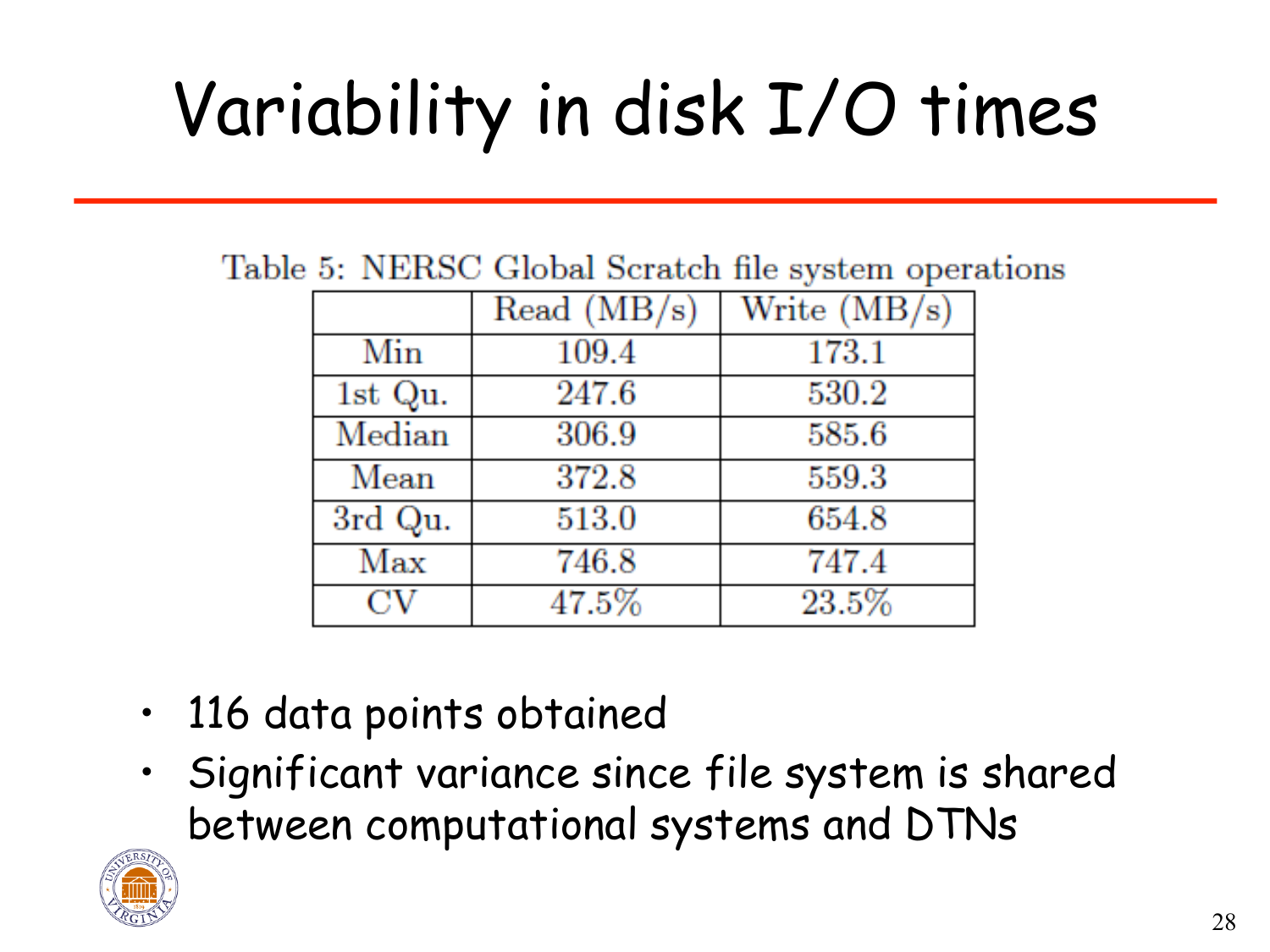# Results

• Disk access time matters, but is not the only resource that impacts throughput



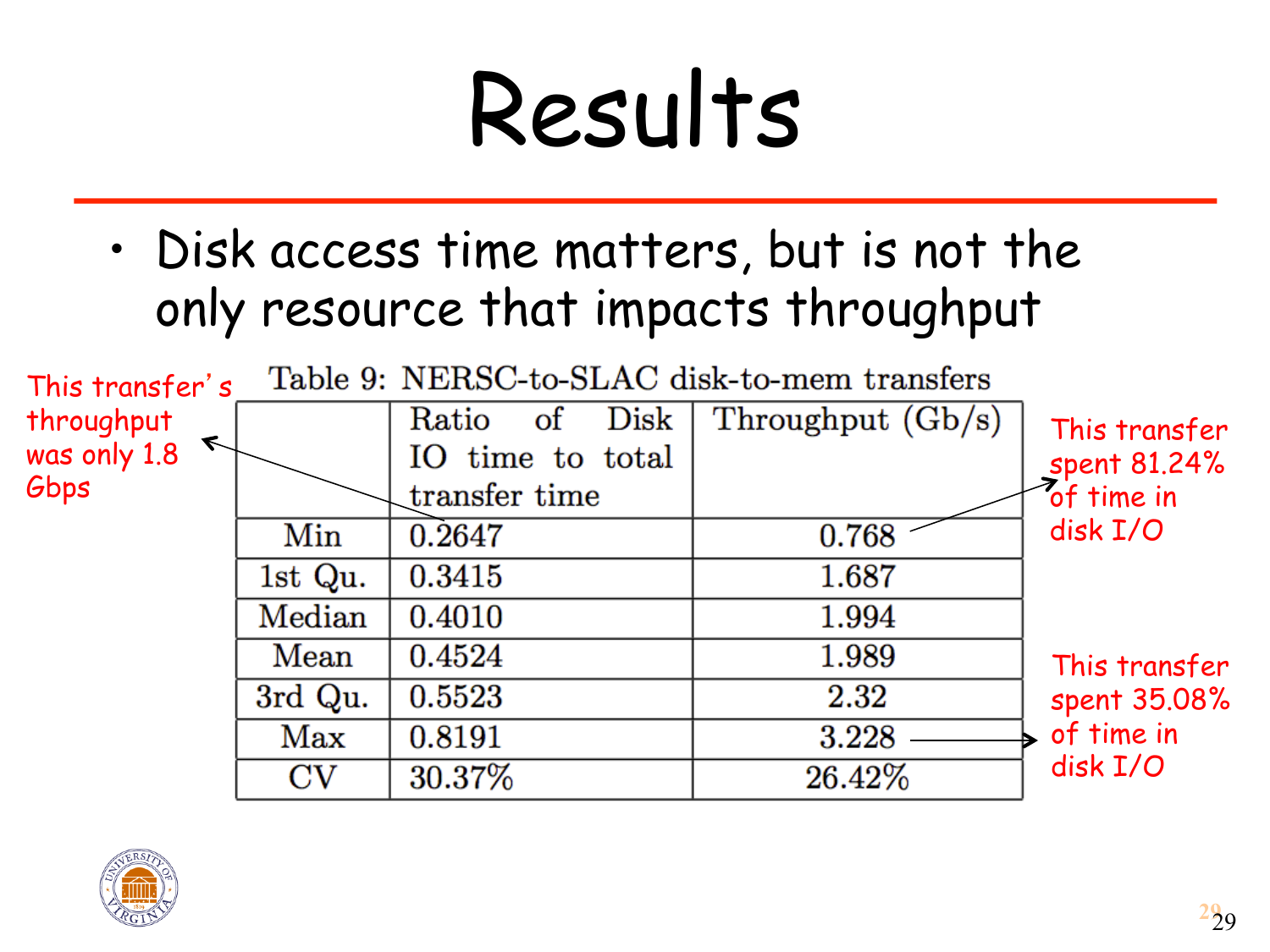# **Outline**

- Background/contributions
- Transfer throughput variance observed
- Causes of variance
- Throughput model as a function of resource allocations (mem2mem)
- Impact of disk I/O contention
- ØEngineering solution (feedback?)

#### $\triangleright$  Summary

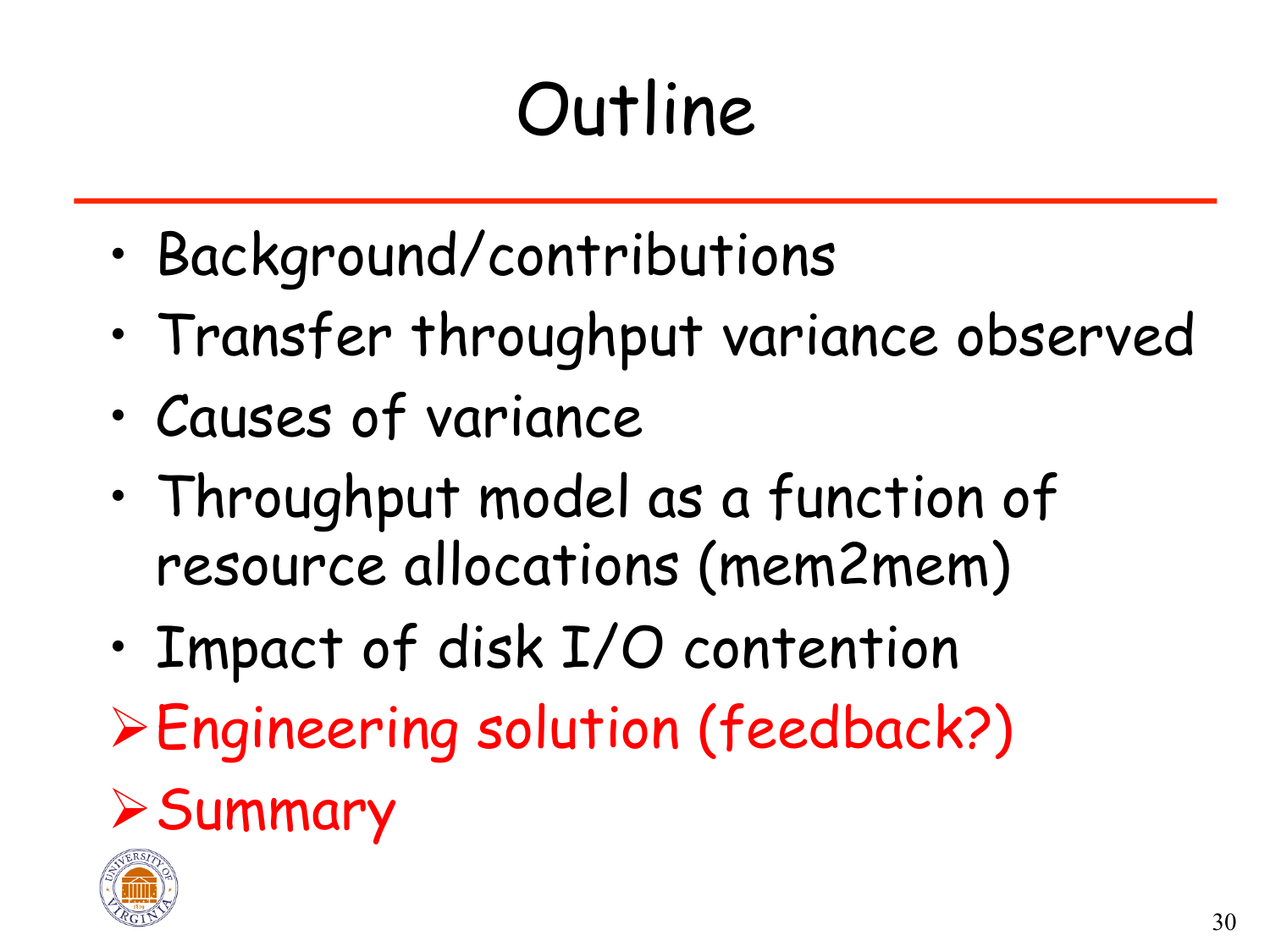# Engineering: proposed solution

- For low-variance, high-throughput transfers (part of workflow)
	- 1. run managed FT processes on DTNs (disable interactive; dedicated nodes for large dataset transfers)
	- 2. leverage Science DMZ to stage a local copy from shared filesystems
		- need a 2-phase cycle to alternate between unmanaged transfers from shared file systems and managed transfers across WAN
	- 3. callibrate required CPU times at two ends and VC rate (create nonlinear regression models – server dependent)
	- 4. schedule FT processes at two ends with PBS and schedule VC
- RoCE will reduce dependence on CPU time, but still need to schedule FT process on CPUs because of disk access competition
	- different nonlinear regression model for determining resource requirements

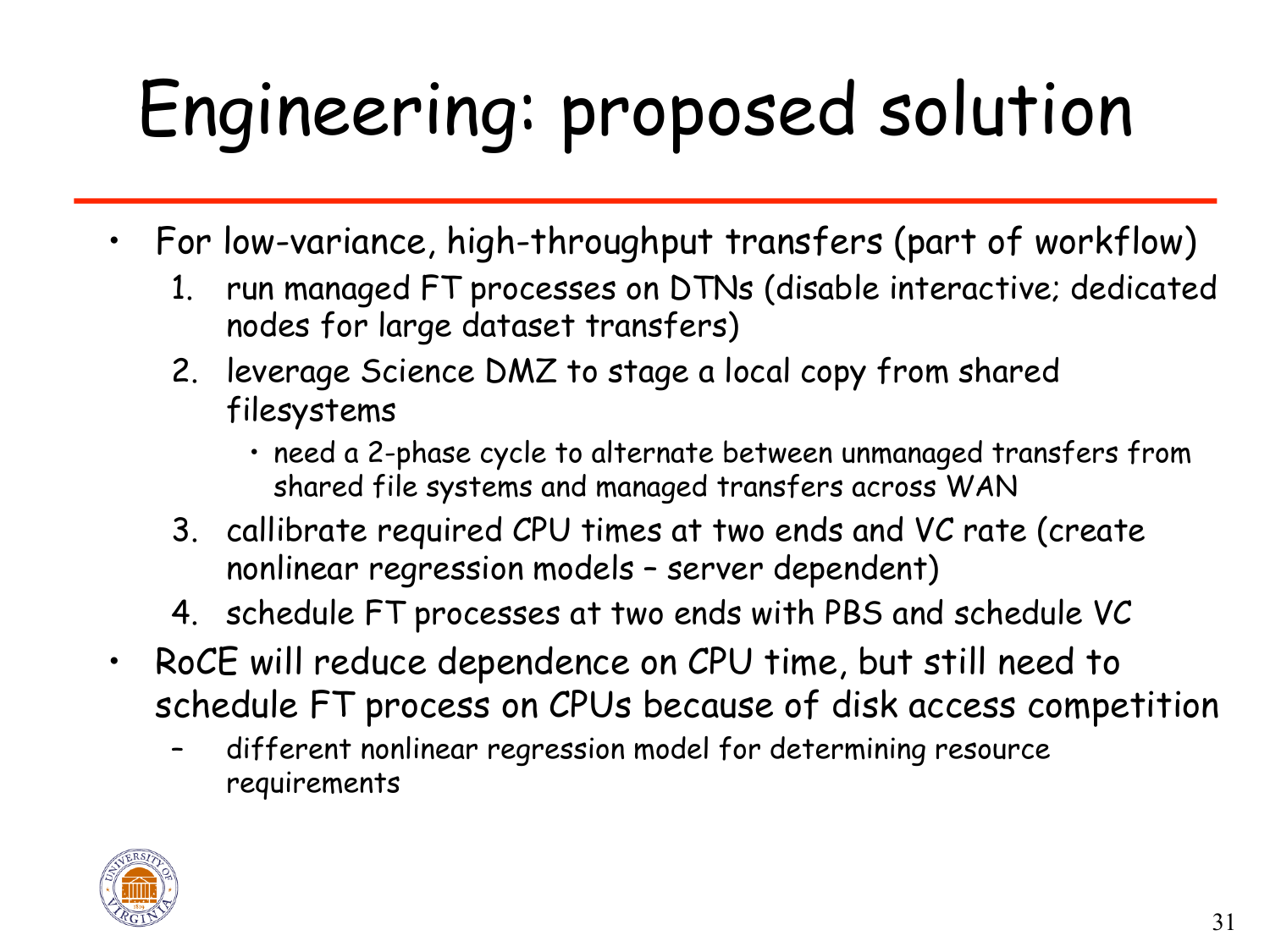### Hobson's choice

- Choice between
	- low-variance, potentially increased waiting time for a high-throughput VC
	- high-variance, lower waiting time for a highthroughput IP-routed path
		- elephants stomp over mice
- if a DTN pair can sustain high throughput, request a high-rate VC, but wait time may be more for scheduler (OSCARS) to assign a circuit
	- to lower waiting time, lower utilization